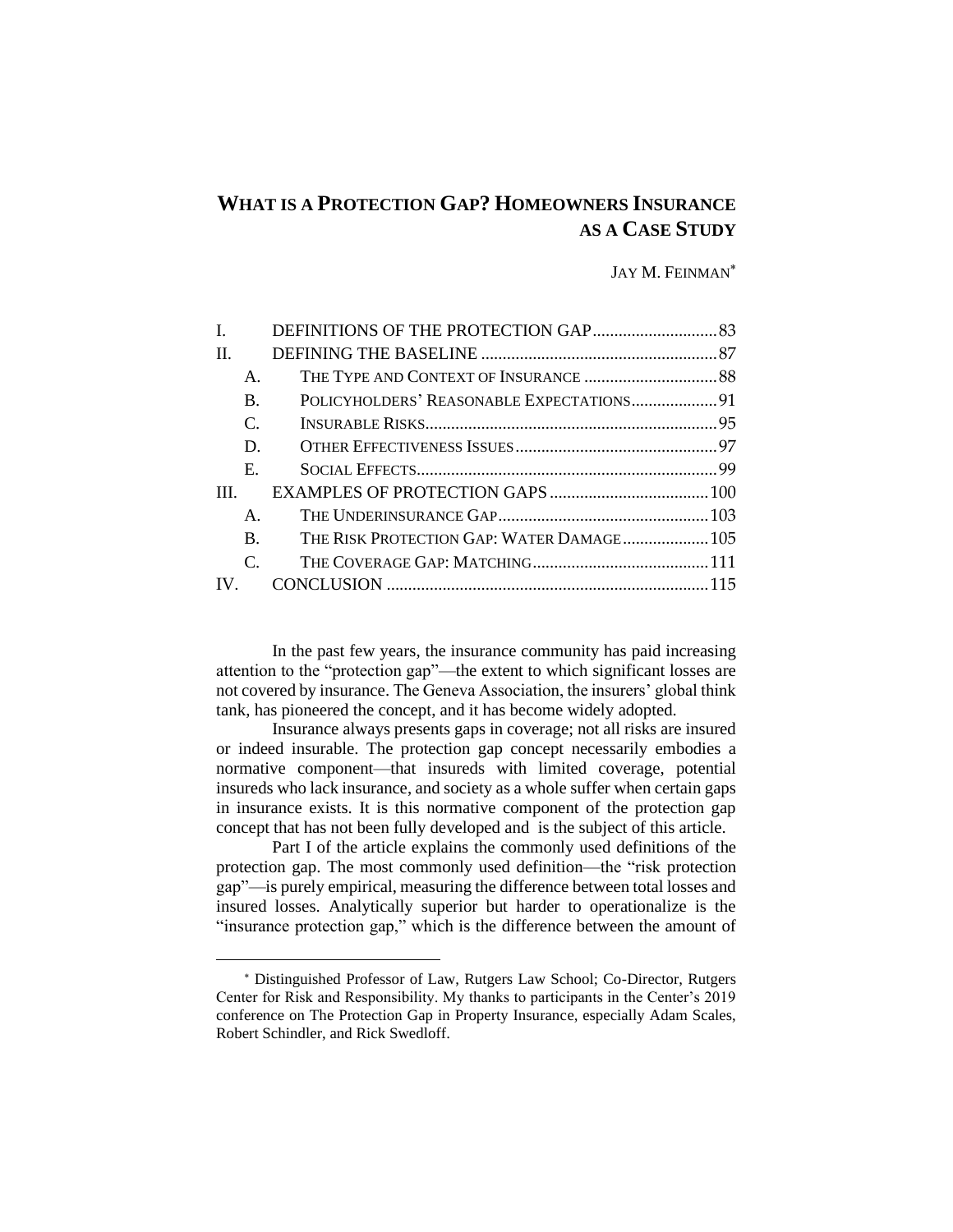# 2020 WHAT IS A PROTECTION GAP? 83 HOMEOWNERS INSURANCE AS A CASE STUDY

insurance that is economically beneficial and the amount of insurance in place. The insurance protection gap properly introduces a normative element to the concept, but it does not capture all of the considerations at stake. Part I offers a different definition: In a particular context, the protection gap is the difference between the amount of insurance that is in place and the amount of insurance that should be in place.

Part II of the article expands on the definition and discusses how much insurance "should be" in place. The method begins by defining a particular insurance context and then constructs policyholder expectations in that context. To define a baseline against which a protection gap should be measured, however, policyholder expectations must be reasonable. Therefore, the risks at issue must be insurable, the insurance must not be undermined by other effectiveness issues, and the social effects of coverage or its absence must be taken into account.

Part III illustrates how the article's definition of the protection gap can be applied by analyzing several issues in homeowners insurance. A major problem, and a clear instance of the protection gap, is the extent to which homeowners frequently are underinsured for their losses. The most frequently discussed protection gap involves disaster losses, so this part applies the analysis to flood losses. The part concludes by considering whether several more mundane issues constitute protection gaps, damage caused by rain runoff, and matching of damaged and undamaged property.

# <span id="page-1-0"></span>I. DEFINTIONS OF THE PROTECTION GAP

The Geneva Association offers two definitions of a protection gap. Both are useful, but neither entirely captures the issues involved in thinking about protection gaps. Its definitions are:

- The risk protection gap—The difference between total losses and insured losses.
- *The insurance protection gap*—The difference between the amount of insurance that is economically beneficial and the amount of insurance actually purchased.<sup>1</sup>

<sup>1</sup> The Geneva Association, *The Global Insurance Protection Gap: Assessment and Recommendations* 7 (2014), https://www.genevaassociation.org/sites/default/files/research-topics-documenttype/pdf\_public/ga2014-the\_global\_insurance\_protection\_gap\_1.pdf.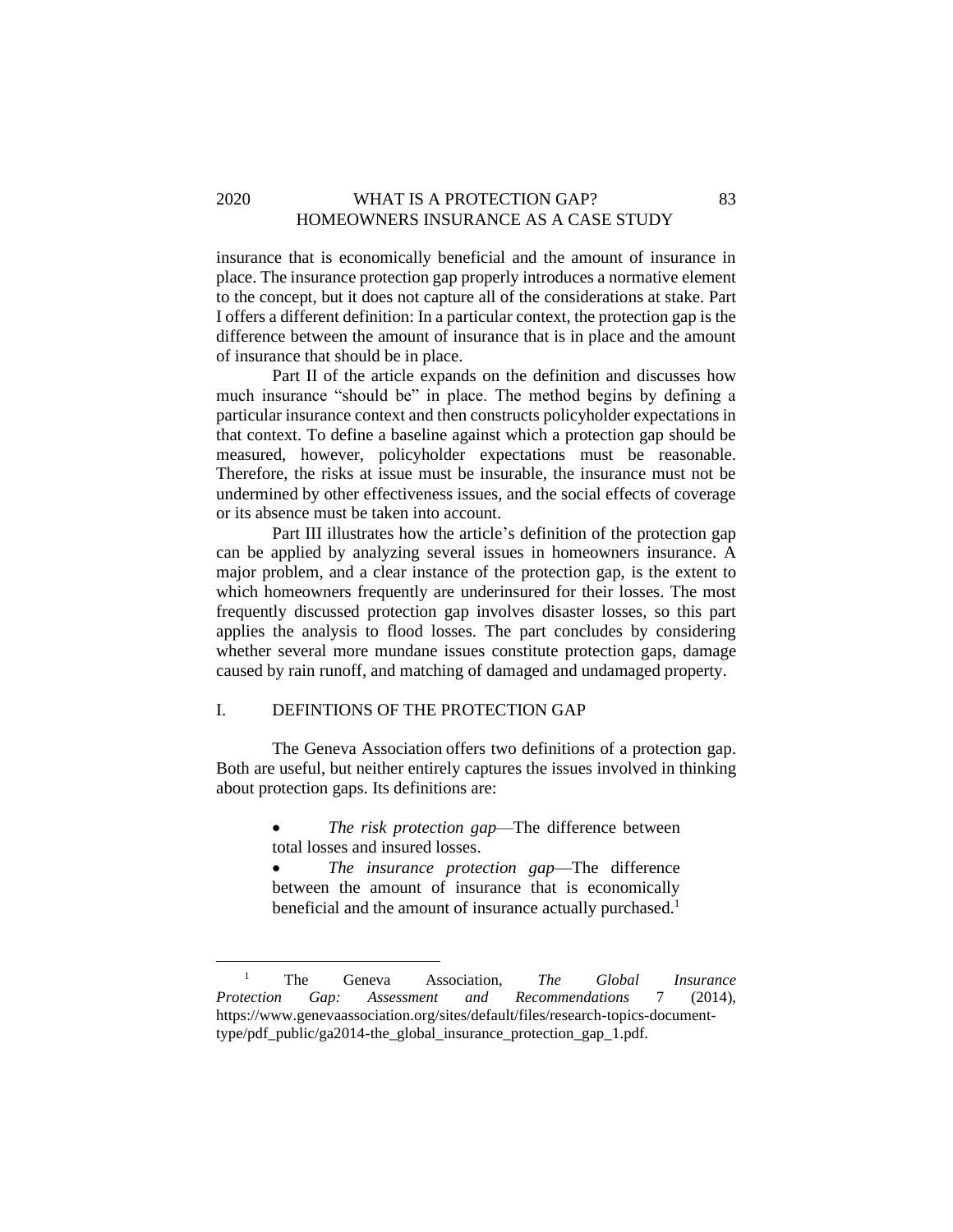The risk protection gap definition identifies the extent to which insurance is not providing protection for potentially insured losses. The definition's principal advantage is that it is relatively easy to calculate, at both the individual and the societal levels. After a natural disaster, for example, government and private entities can readily estimate the losses caused and the amount of insurance paid; the difference between the two is the risk protection gap.

The insurance protection gap definition introduces an important normative element, focusing attention on the kind of insurance that should be provided and not just the kind of insurance that is in place. Losses derive from risks, but insurance is only one way of addressing risk, and often not the only way or the best way. For some risks, control, mitigation, or retention may be superior to insurance.<sup>2</sup> For other risks, insurance may be unavailable at a price that potential insureds are willing or able to pay. The insurance protection gap definition forces attention to the process of evaluating particular types of insurance or insurance coverage decisions, because it takes account of the beneficial role of insurance in some circumstances and its limited role in other circumstances.

But the insurance protection gap definition is incomplete in two respects. First, the definition most often is used to assess the adequacy of amounts of insurance in place for a region after a natural disaster or otherwise for a class of actual or potential insureds. This macro level obviously is important, but the concept of a protection gap also can be used more narrowly, to determine whether a particular policyholder suffers from a protection gap or whether one insurance policy creates a greater protection gap relative to another policy of the same type.

Second, the insurance protection gap definition suggests that for a defined type of risk, there exists an optimal level of insurance that is "economically beneficial." That is not necessarily true, either for individual

On the protection gap in general, *see id.*; The Geneva Association, *Understanding and Addressing Global Insurance Protection Gaps* (2018),

https://www.genevaassociation.org/sites/default/files/research-topics-documenttype/pdf\_public/understanding\_and\_addressing\_global\_insurance\_protection\_gaps .pdf; Bermuda:Re+ILS, *The Protection Gap* (2017), https://axaxl.com/- /media/axaxl/files/pdfs/fff/2017/xlcatlin\_protection\_gap\_2017.pdf; Lloyd's, *A World at Risk: Closing the Insurance Gap* (2018). The concept of a protection gap is widely used, often in less precise ways. *See*, *e.g.*, ROB GALBRAITH, THE END OF INSURANCE AS WE KNOW IT 60–61 (2018).

<sup>2</sup> GEORGE E. REJDA, PRINCIPLES OF RISK MANAGEMENT AND INSURANCE 12– 15 (11th ed. 2011).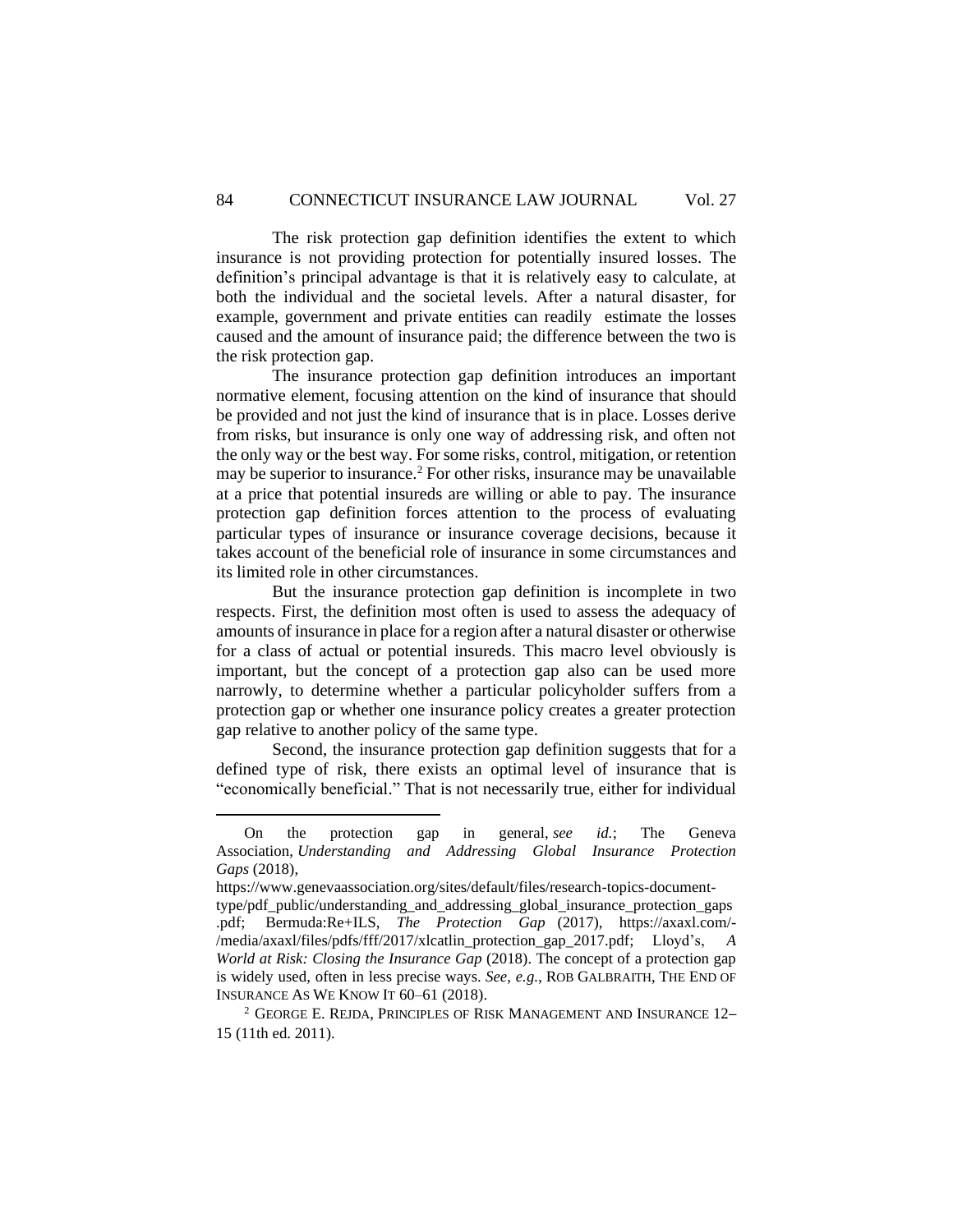# 2020 WHAT IS A PROTECTION GAP? 85 HOMEOWNERS INSURANCE AS A CASE STUDY

policyholders or for society as a whole. The purchase of insurance is a response to risk aversion;<sup>3</sup> a person or firm incurs a small, certain loss—the insurance premium—to protect against an uncertain but potentially larger loss. The insurance transaction is economically beneficial because the purchaser protects against a loss that it might otherwise be unable to bear at all, or only by using funds that would be more advantageously spent elsewhere. Individuals and entities have different levels of risk aversion and different underlying financial conditions, however, that enable, prevent, or dispose them in the decision of whether to purchase insurance and, if so, how much of what kind. Therefore, it is impossible to determine, in the abstract, what level of insurance is economically beneficial.

Moreover, insurance provides social benefits and costs that are not effectively captured in the assessment of how much insurance is socially beneficial. The social benefits of insurance include the aggregation of individual economic benefits, capital accumulation that becomes a source of investment funds, the production of knowledge about risks and the use of that knowledge to reduce losses, other loss reduction through the regulatory function of insurance, and forms of redistribution and social responsibility.<sup>4</sup> Insurance also has social costs, notably the transaction costs of conducting the insurance enterprise and potential discriminatory effects of the availability and cost of insurance. Measuring and weighing the costs and benefits in order to determine the economically beneficial level of insurance is a Herculean task at best.

Even more important, focusing only on the economic benefits of insurance misses a large part of the nature of insurance, particularly when the focus shifts from the societal level to the situation of individual policyholders. The idea of insurance that is economically beneficial focuses on insurance as a financial transaction of risk transfer entered into by an economically rational policyholder. That does not fully capture the nature of insurance for many policyholders, as a socially constructed relationship of security, taking into account factors other than a stylized account of economic rationality. The relationship between insurer and policyholder is a relational contract, constituted in part by the written policy and in part by broader understandings and expectations created by insurance company advertising, consumer expectations, and social norms, and the relationship is situated in a system of relationships among insurers, policyholders, financial

<sup>3</sup> TOM BAKER & KYLE D. LOGUE, INSURANCE LAW AND POLICY 3–4 (3rd ed. 2013).

<sup>4</sup> *Id.* at 14–24.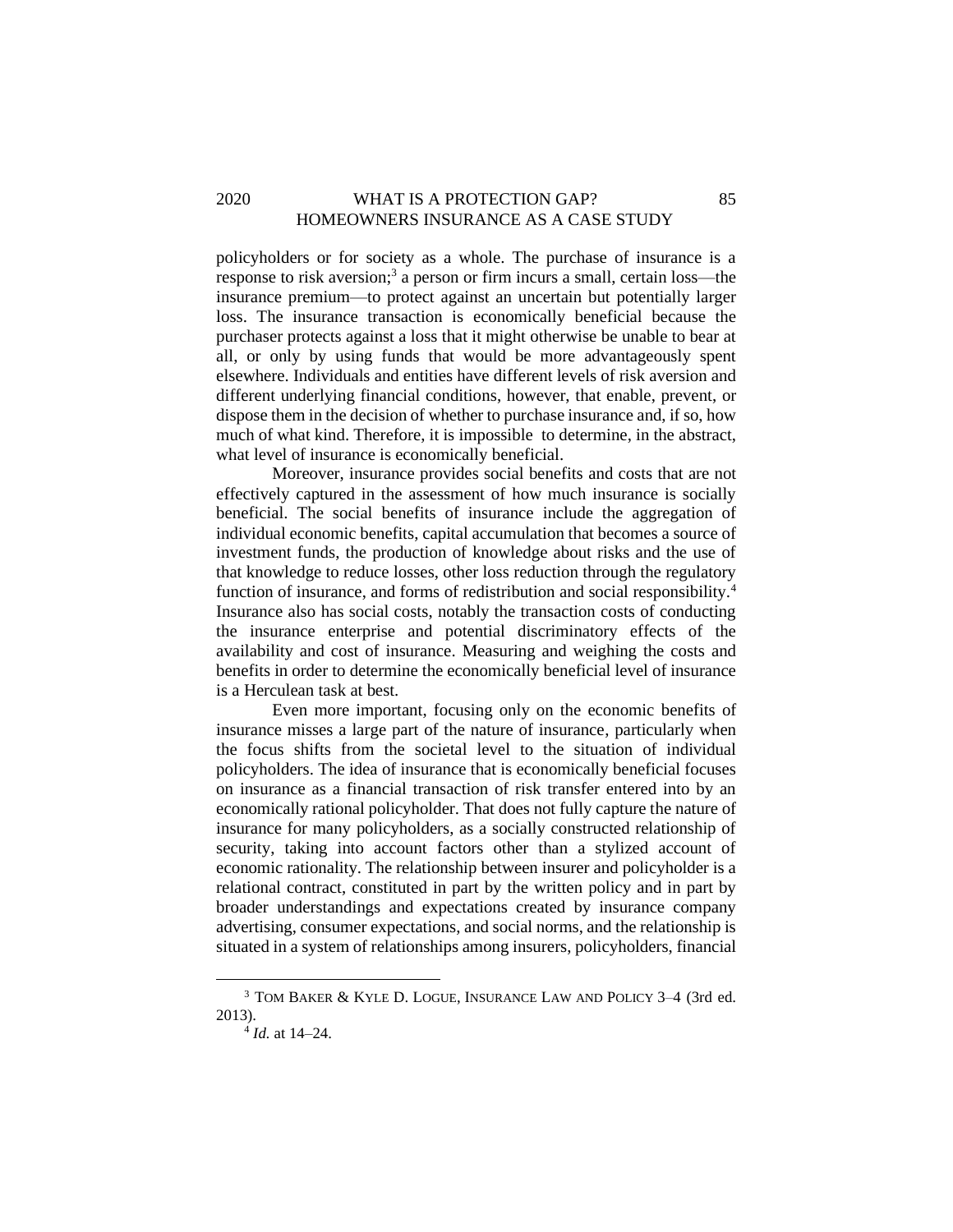institutions, tort victims, and society at large. For the individual policyholder, the relationship yields a sense of security that is not captured in the economic effects of the transfer of financial risk. Therefore, the insurance relationship has value and meaning beyond its portrayal as an economic transaction.<sup>5</sup>

A full definition of the protection gap accordingly needs to be context-sensitive and useful in assessing protection gaps at the macro and micro level, and it needs to take into account economic and noneconomic understandings of the insurance relationship:

> In a particular context, the protection gap is the difference between the amount of insurance that is in place and the amount of insurance that should be in place.

The key term in this definition, to define the baseline of how much insurance "should be" in place, is of course vague in the extreme. <sup>6</sup> By contrast, the easy step is to determine how much insurance is in place, either prospectively or relative to a loss that has occurred. Here are the steps to filling out the determination of how much insurance "should be" in place:

First, the insurance must relate to a defined class of potential insureds and the context in which they are situated.

Second, in a developed insurance market, the insurance should accord with policyholders' reasonable expectations about the type of insurance at issue. Policyholders have general expectations, often indistinct, about the protection and security their insurance provides. Actual expectations are not the whole point; expectations must be reasonable as

Finally, a very different baseline for determining whether a policy contains a gap in coverage could be the optimal set of coverages that a policy of that type would contain. Unfortunately, however, although this baseline is superior in principle to the other possible baselines, it is impractical in the extreme, for a number of reasons.

<sup>5</sup> REJDA, *supra* note 2, at 30–31; *see* Jay M. Feinman, *Contract and Claim in Insurance Law*, 25 CONN. INS. L.J. 153, 161–66 (2018); Jay M. Feinman, *The Insurance Relationship as Relational Contract and the "Fairly Debatable" Rule for First-Party Bad Faith*, 46 SAN DIEGO L. REV. 553, 556–59 (2009).

<sup>&</sup>lt;sup>6</sup> In a recent article in this journal, Kenneth Abraham rejects the concept of a protection gap. Kenneth S. Abraham, *"Incomplete" Insurance Coverage*, 26 CONN. INS. L.J. 116. "[T]he notions of a 'gap' in coverage and 'incomplete' coverage tend not to be helpful." As to the definition of a protection gap, Abraham concludes: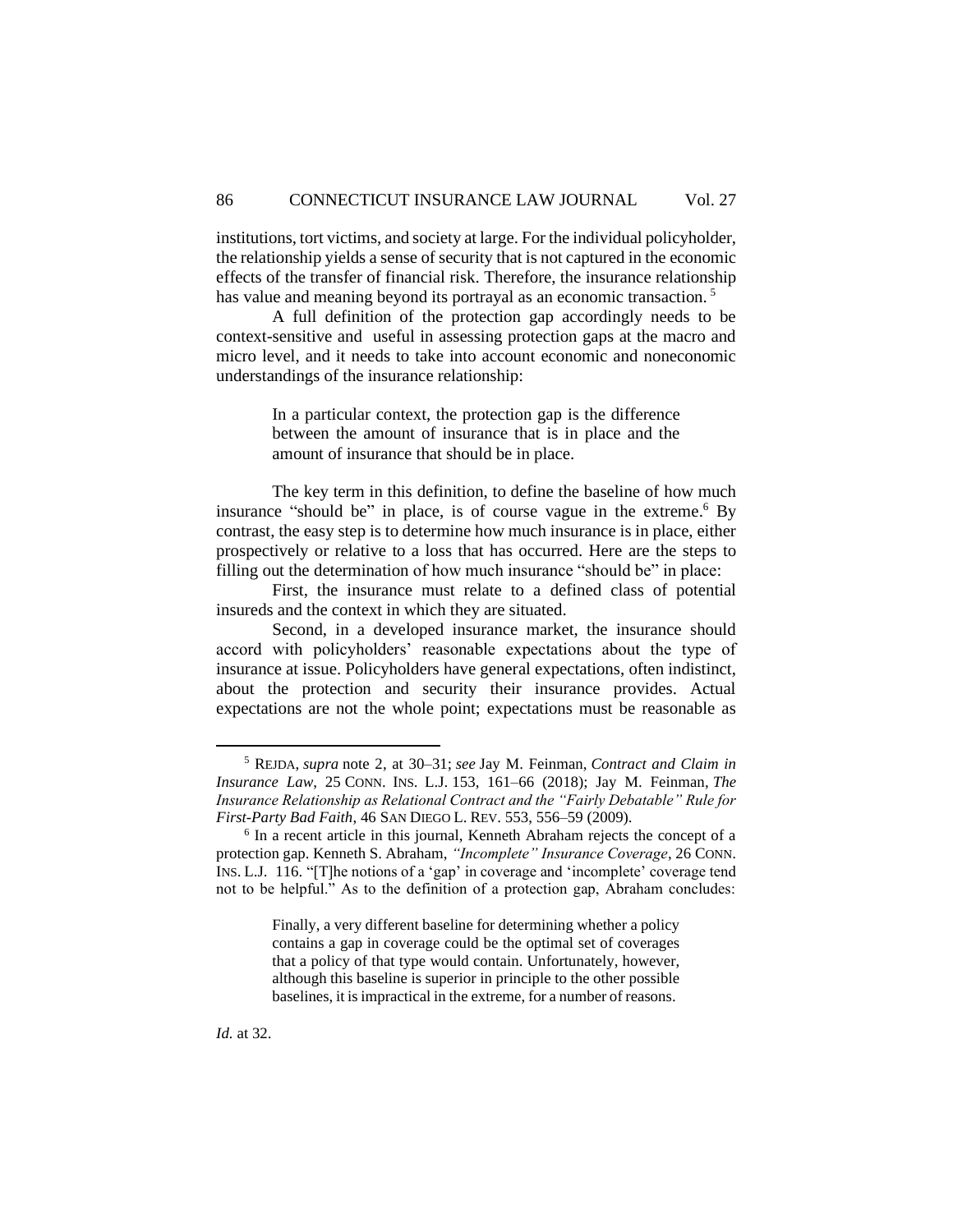### 2020 WHAT IS A PROTECTION GAP? 87 HOMEOWNERS INSURANCE AS A CASE STUDY

well, which involves many of the other factors about what insurance should be provided.

Third, the risks must be insurable: calculable, non-correlated, and offered at a price that covers all costs and produces adequate demand. <sup>7</sup>

Fourth, the insurance must avoid problems that would undermine the viability of the insurance pool: moral hazard, adverse selection, improper risk segmentation, and high transaction costs.

Fifth, the insurance must provide positive social effects. In the case of a natural disaster, for example, whether homeowners in a community have adequate insurance to rebuild has important consequences for local businesses and the community as a whole. Similarly, whether their insurance has been priced to provide incentives for risk mitigation before the disaster occurs will influence the level of economic consequences for the community.

### <span id="page-5-0"></span>II. DEFINING THE BASELINE

The concept of a protection gap is complicated. There are easy examples. The paradigm case of a protection gap at the individual level arises when a typical potential insured does not have insurance that is readily available, reasonably priced, easily understood, economically rational given their level of risk preference, and socially beneficial; at the societal level, the paradigm cases involves many such potential insureds. Low take-up rates for federal flood insurance in high-risk areas and the purchase of inadequate policy limits under replacement cost homeowners insurance policies are common examples.<sup>8</sup> But beyond those examples, the application of the definition to a particular issue can be contestable. Moreover, the definition of the baseline against which a protection gap is measured cannot easily be separated from the causes and consequences of protection gaps, and those causes and consequences need to be considered in describing instances of protection gaps and cures for them.<sup>9</sup>

 $7$  The third and fourth elements, and to an extent the fifth element, are discussed in REJDA, *supra* note 2, at 22–24, 30–33; BAKER & LOGUE, *supra* note 3, at 4–13; Mark Geistfeld, *Interpreting the Rules of Insurance Contract Interpretation*, 68 RUTGERS U.L. REV. 371 (2015).

<sup>8</sup> *See infra* text accompanying notes 54, 58.

<sup>9</sup> The Geneva Ass'n, *Managing Physical Climate Risk: Leveraging Innovations in Catastrophe Risk Modelling* (2018), at 25–31; The Geneva Ass'n, *The Global Insurance Protection Gap: Assessment and Recommendations* 7 (2014), at 33–38;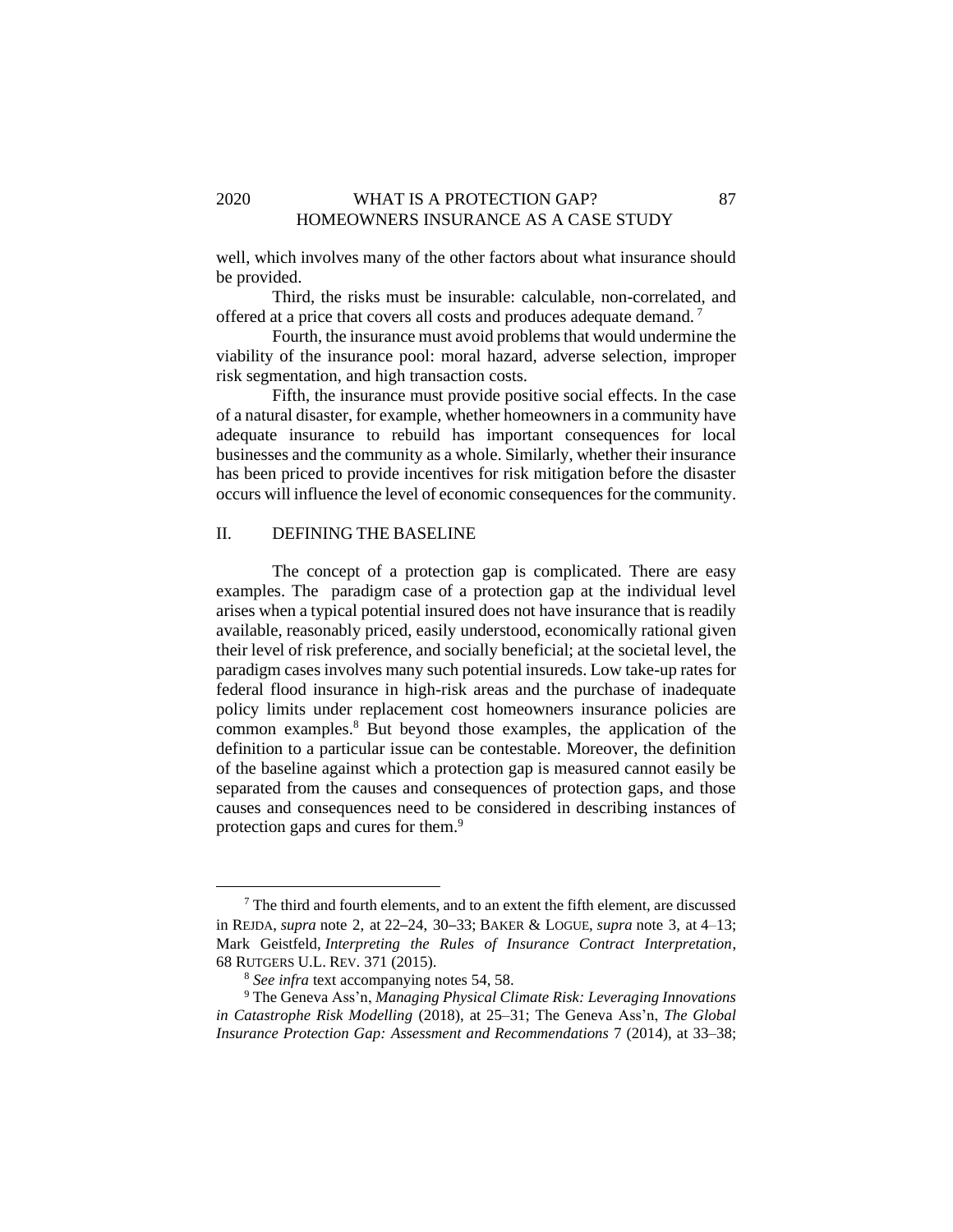The first step in defining the baseline is to describe the particular insurance context in which the gap is to be measured, such as typical homeowners insurance, life insurance for middle-income wage earners, or general liability insurance for small- to medium-sized businesses. Within each context, policyholders have expectations of coverage, and those expectations are the starting point to determine how much insurance should be provided in the context. But policyholder expectations are only the beginning. Policyholders may expect maximal coverage, but their expectations may be unreasonable because of factors that limit the insurability of risks or that would undermine the operation of the insurance mechanism. <sup>10</sup> Insurability issues are the extent to which the risks are calculable, noncorrelated, and capable of being priced at a level that policyholders will pay. Effectiveness issues are moral hazard, adverse selection, risk segmentation, and transaction costs. Finally, the social effects of the insurance, positive and negative need to be considered. The process involves balancing, of course.

### <span id="page-6-0"></span>A. THE TYPE AND CONTEXT OF INSURANCE

In the abstract, many potential insureds are subject to protection gaps because they lack insurance coverage for losses that occur. But the economics of risk spreading, the social construction of an insurable risk, and the path-dependence of types of insurance that ordinarily are available limit the potential contexts in which a protection gap usefully can be analyzed. A protection gap is always defined with reference to a particular context and a

Jay M. Feinman, *The Protection Gap in Homeowners Insurance: An Introduction* 8–9.

<sup>&</sup>lt;sup>10</sup> A dramatic recent example involves the disputes over business interruption insurance claims by businesses in the COVID-19 pandemic. Many business owners professed an expectation of coverage for lost business income when their businesses were forced to close. As expressed by President Trump, "You have people that have never asked for business-interruption insurance and they have been paying a lot of money for a lot of years for the privilege of having it and then when they finally need it, the insurance company says 'We're not going to give it,'" *Trump Tells Insurers to Pay Virus Claims If Pandemics Not Excluded*, INS. J. (Apr. 14, 2020), https://www.insurancejournal.com/news/national/2020/04/14/564744.htm. 

Insurers, on the other hand, argued that the policyholders' expectation of coverage was unreasonable for two reasons: as a matter of application of policy language, which sometimes contained a virus exclusion and generally required loss of or damage to property as a triggering event and, more generally, because losses in a pandemic were the most extreme example of an uninsurable risk.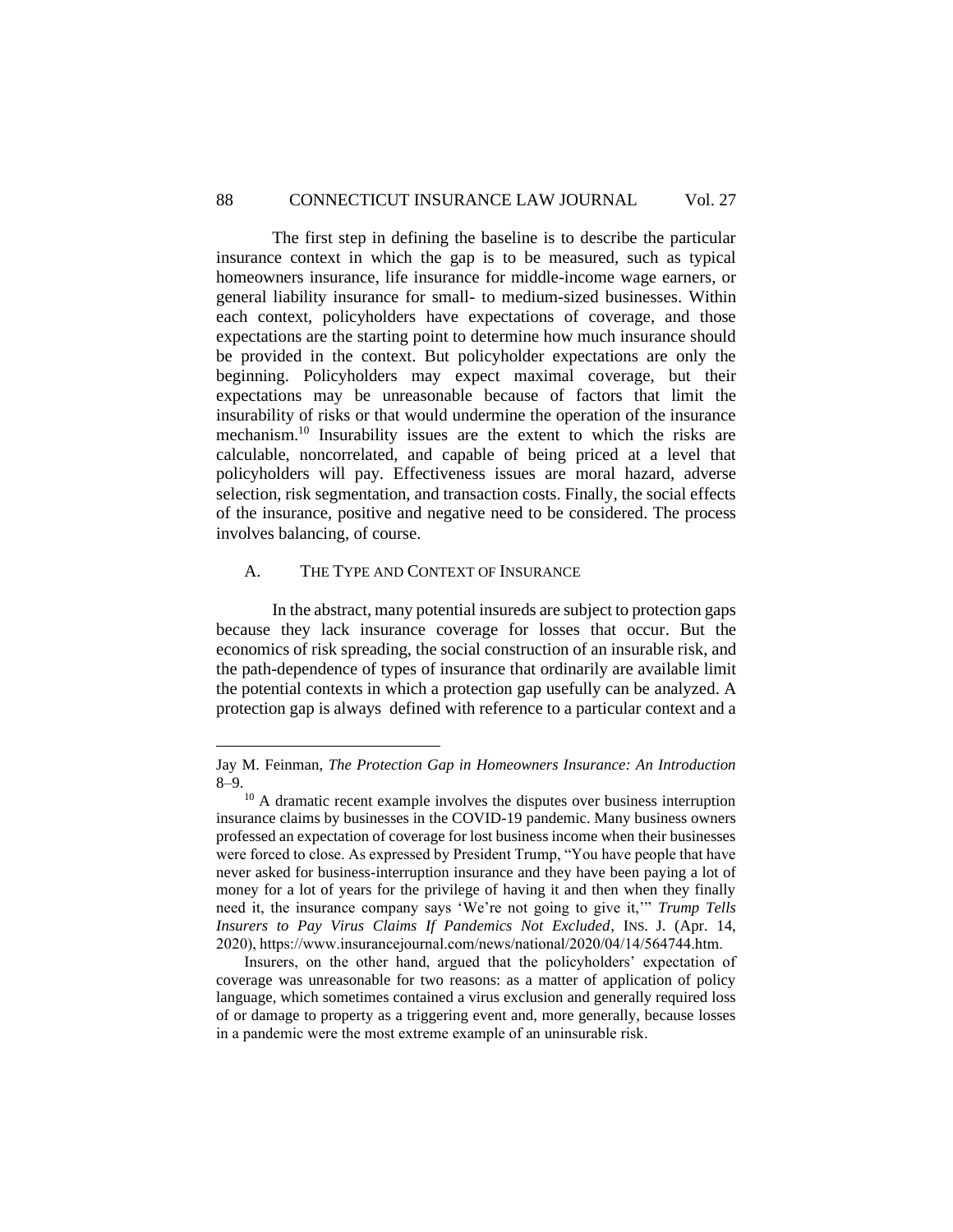### 2020 WHAT IS A PROTECTION GAP? 89 HOMEOWNERS INSURANCE AS A CASE STUDY

particular type of insurance that now exists. The Geneva Association definitions, for example are pragmatic in measuring protection gaps against baselines of types of insurance that currently are widely available, such as different types of disaster insurance;<sup>11</sup> filling the gap would involve providing more insurance, not different insurance.<sup>12</sup>

The first step in considering context is to define the concept of an insurable loss. What constitutes an insurable loss is a constructed concept, of course. When a fire destroys a home, for example, the owner may incur a variety of losses, including:

1. the cost of rebuilding the dwelling,

2. the cost of replacing personal property such as clothes and furniture,

3. additional living expense while the home is being rebuilt,

4. time lost to work,

5. time lost to family, community, or social activities that now must be spent on the insurance claim and rebuilding process,

6. the loss of irreplaceable personal items such as family photographs, and emotional distress.

7. In addition, there are what might be thought of as secondary losses suffered by persons or groups other than the homeowner:

8. If the homeowner ordinarily would have a weekly house cleaner, the cleaner suffers a loss of income while the house is under repair.

9. If the homeowner usually coaches a Little League team but lacks the time to do so due to the demands of repair, the organization and its participants suffer a real if immeasurable loss.

Items 1–4 are measurable economic losses, but items 5–9 are also real losses. Item 8 conceivably could be covered by contingent business interruption insurance but in the overwhelming majority of cases it will not

<sup>11</sup> The Geneva Ass'n, *Managing Physical Climate Risk: Leveraging Innovations in Catastrophe Risk Modelling* (2018), at 5, 14–15.

<sup>12</sup> The Geneva Ass'n, *The Global Insurance Protection Gap: Assessment and Recommendations* 7 (2014) at 7, 13.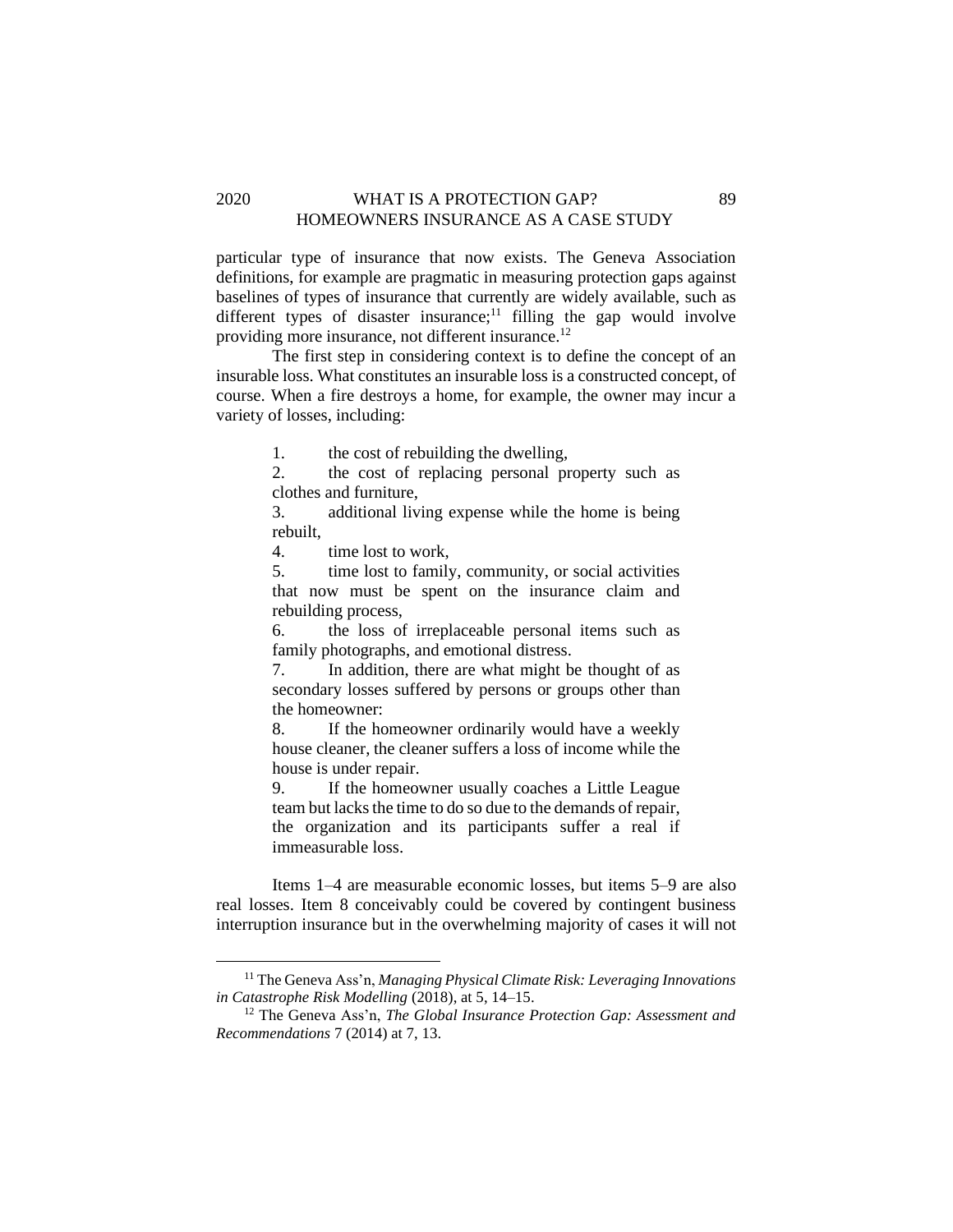be. But only 1, 2, and 3 are generally regarded as insurable losses that would figure into most definitions of a protection gap. This is for practical reasons; in measuring the protection gap, the baseline is limited to losses that could be covered by the kind of insurance that is readily available or, by modest extension of existing types of coverage, could be available.<sup>13</sup> The kind of insurance that is or could be available is partly a product of history and partly a product of the nature of insurable risks.<sup>14</sup> Many risks covered by the modern homeowners policy result from a process of accretion, as more and more perils were added to policies that originally covered only losses by fire.<sup>15</sup> The reasons that some type of losses are not covered by homeowners insurance—time lost to community activities or emotional distress, for example—rest in the limits of insurance discussed in later sections, such as not being readily calculable.

To begin to define the baseline, we could think of the homeowner as an instance of the class of homeowners facing property losses and their cleaning person as a potential insured under a contingent business interruption policy. However, there is no available insurance for the Little League that loses the time of a coach, so that is not relevant to the definition of a protection gap.

Depending on the level at which the analysis is aimed and the purpose for which the definition is employed, the context may need to be more narrowly defined. "Homeowner" and "business potentially subject to loss of income" are categories that are sufficient for some purposes but not others. For example, if the goal is to determine the extent to which homeowners are protected against disaster or businesses against shutdowns due to a pandemic, the broad contexts may be useful. In other situations, these contexts need to be narrowed. The means of narrowing the category are related to the concept of the policyholder's reasonable expectations discussed in the next section, but as a start, consider the ways in which a group of insureds or potential insureds seems to cohere and to be distinguished from other groups. Thus, middle-class homeowners insured under typical replacement cost policies belong to a different group than owners of luxury vacation homes insured under specially procured policies

<sup>&</sup>lt;sup>13</sup> This is measuring from the top down—insurance that could be but is not provided—rather than from the bottom up—losses that could be insured. Thanks to Steve Figlin for the insight.

<sup>14</sup> Abraham, *supra* note 6, at 118.

<sup>15</sup> Harold Weston, *À la Carte Coverage: Unbundling Causes of Losses and Coverage Grants to Allow Consumer-Insured Selection*, 11 RUTGERS J. L. & PUB. POL'Y 38, 42–51 (2013).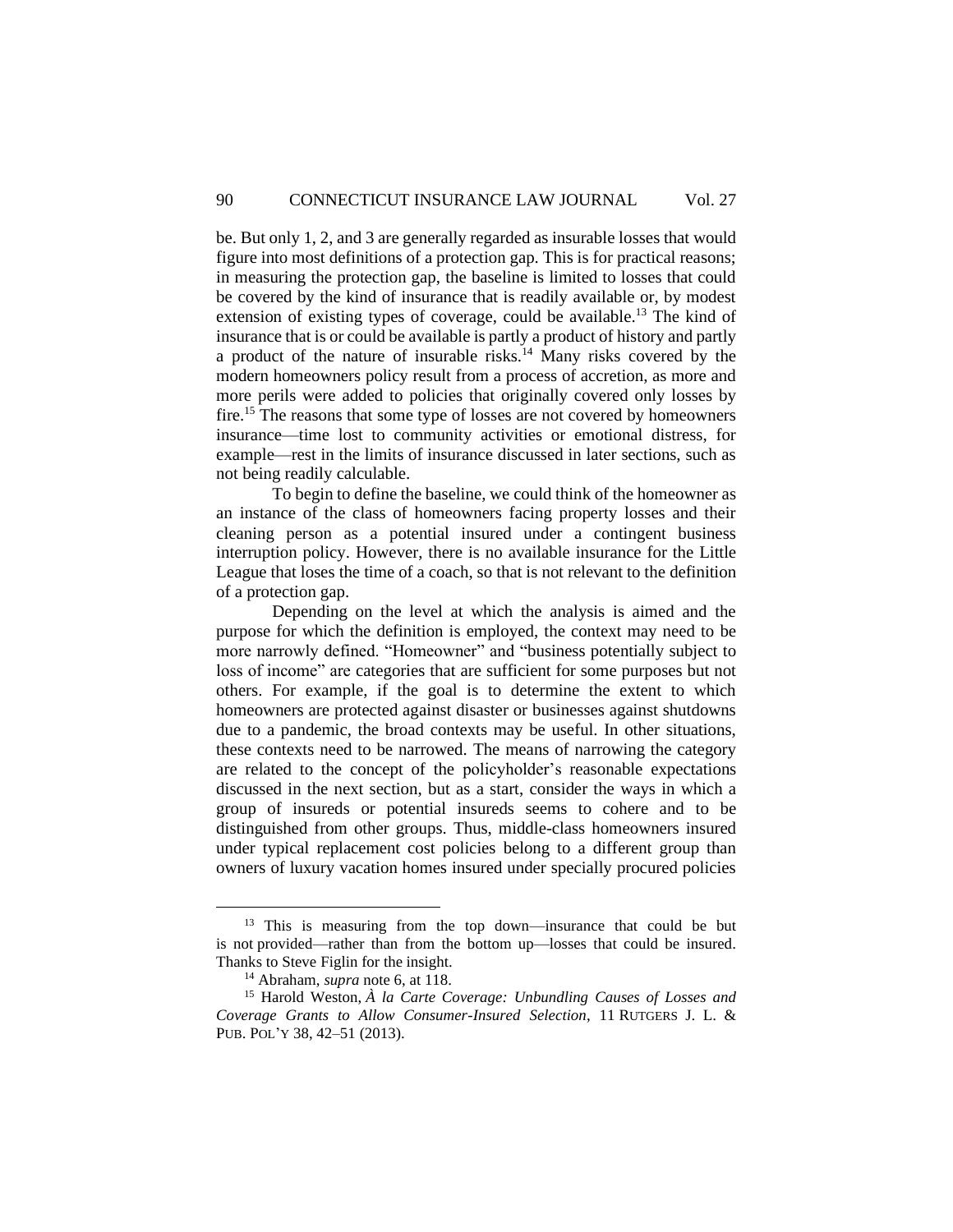### 2020 WHAT IS A PROTECTION GAP? 91 HOMEOWNERS INSURANCE AS A CASE STUDY

with numerous endorsements, or homeowners with more limited dwelling fire policies ordinarily used to insure rental houses. An individual house cleaner who may be entirely uninsured is different than a franchised housecleaning service that might have business interruption insurance. The protection gap concept applies to any context once it is defined; the examples in this article are drawn from the typical homeowners policy context.

# <span id="page-9-0"></span>B. POLICYHOLDERS' REASONABLE EXPECTATIONS

In insurance law, the reasonable expectations doctrine arises most often in disputes about the meaning and operation of policy language.<sup>16</sup> A claim potentially covered by the policy arises; the insurer asserts that the language of the policy denies coverage, while the policyholder asserts that the language should be understood, supplemented, or even overcome by the policyholder's own reasonable understanding of the language. Once regarded as a potential challenger to traditional interpretation rules, reasonable expectations as a doctrine today is not regarded as particularly robust.

The importance of reasonable expectations in defining protection gaps is different. The issue is not interpreting the language of an insurance policy but determining reasonable expectations as a basis for a normative consideration in finding the level of insurance that should be in force. <sup>17</sup> In that sense, reasonable expectations may be regarded not as a doctrine but as a principle that animates rules of insurance law and of contract law more generally. According to Corbin's magisterial contracts treatise, the "main purpose of contract law [is] the protection of reasonable expectations." <sup>18</sup> In insurance law, this is further development of an idea first suggested by Kenneth Abraham, building on work by Robert Keeton, twenty years ago:

<sup>&</sup>lt;sup>16</sup> ROBERT H. JERRY & DOUGLAS R. RICHMOND, UNDERSTANDING INSURANCE LAW 142–51 (5th ed. 2012).

<sup>17</sup> Abraham, *supra* note 6, at 139 (rejecting the concept of reasonable expectations in contexts because "the scope of coverage that is optimal for one policyholder is not necessarily optimal for others.").

 $18$  ARTHUR LINTON CORBIN, CORBIN ON CONTRACTS § 1, at 2 (one vol. ed. 1952). For Corbin the principle was "the realization of reasonable expectations that have been *induced by the making of a promise*" *Id*. (emphasis added). The latter phrase does not capture all of my analysis. *See* Jay M. Feinman, *Good Faith and Reasonable Expectations*, 67 ARK. L. REV. 525 (2014).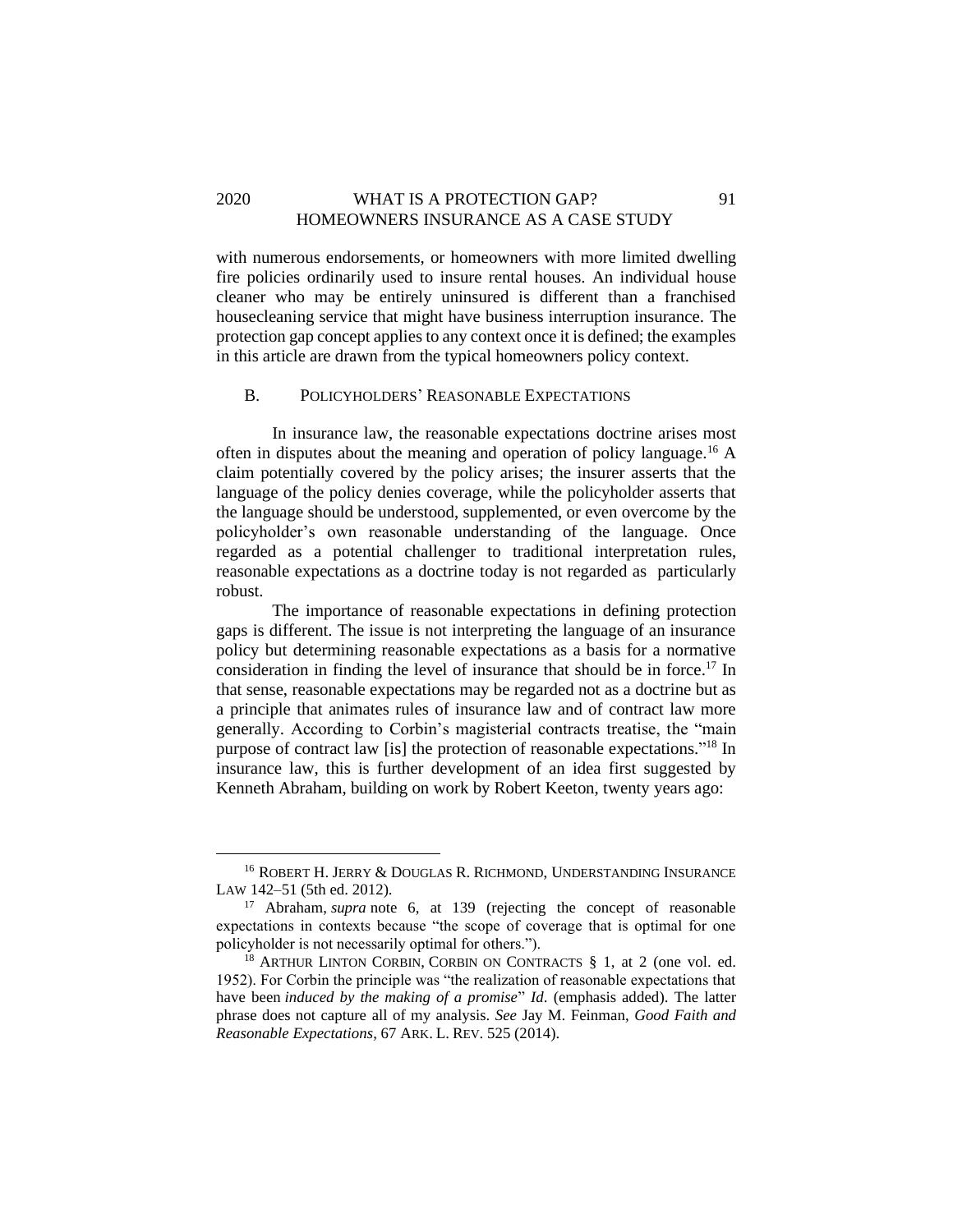As a regulative ideal, the expectations principle reflects an elegantly simple notion, which is why the principle serves so powerful an ideal. This is the notion that people should be able to buy the insurance that they reasonably want. Accompanying this notion is a corollary: people should not be led to believe that they have the insurance they reasonably want, when in fact they do not have that insurance. Since both the principle and the corollary refer to *reasonable* expectations of coverage, these are for the most part statements about the expectations of the vast majority of policyholders, not of isolated individuals. An expectation of coverage is most likely to be reasonable, after all, if a large number of people hold it in common. Indeed, most expectations of coverage held by the vast majority of policyholders are reasonable, and most expectations that are not held by the vast majority of policyholders are not reasonable.

Thus, taken together, the expectations principle and its corollary constitute a normative statement about the proper relation between the supply side of the insurance market and the demand side of the market. $19$ 

In the context used as an example in this article, the reasonable expectations principle reflects a particular conception of the insurance relationship appropriate to the context of the homeowners insurance. For the prototypical member of the class of policyholders under a replacement cost homeowners insurance policy, the relationship between the insurer and its policyholder is not fully described by the terms of the policy. The insurance policy involves minimal planning and choice by the policyholder, typically focusing on price, policy limits, deductible, a vague sense of the insurer's reputation, convenience, and perhaps a few items of coverage. The policyholder, rather than agreeing to the detailed terms, invests in a relationship of security, a relationship that is formally created by the policy but that is socially constructed and promoted by insurers as a group.<sup>20</sup> For the policyholder the insurance policy has value prior to loss because it

<sup>19</sup> Kenneth S. Abraham, *The Expectations Principle as a Regulative Ideal*, 5 CONN. INS. L.J. 60, 63–64 (1998). Abraham built on Robert Keeton's earlier identification of reasonable expectations as a doctrine and principle. *Id*. at 65.

<sup>20</sup> Feinman, *Contract and Claim in Insurance Law*, 25 CONN. INS. L.J. 153, 162–66 (2018)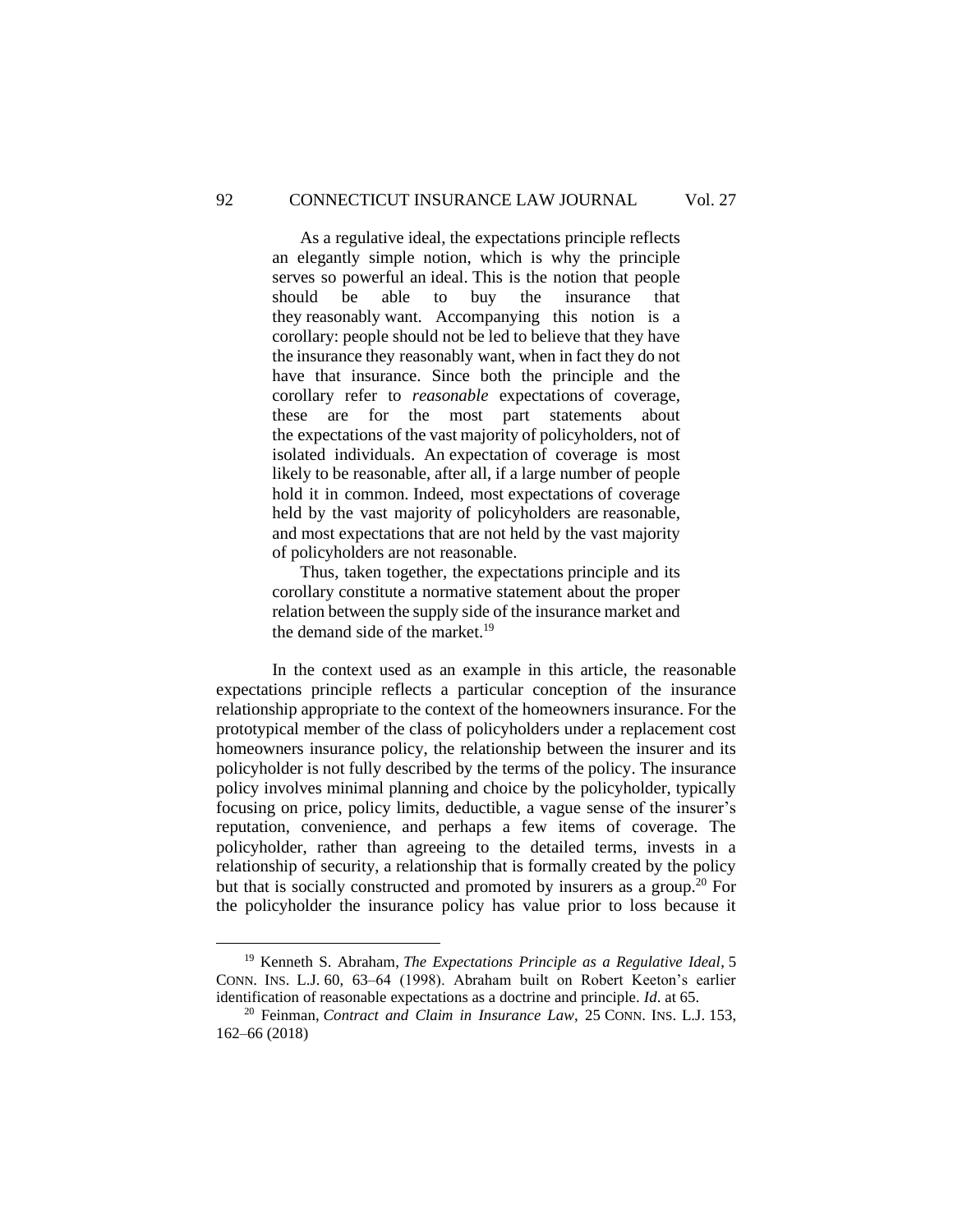## 2020 WHAT IS A PROTECTION GAP? 93 HOMEOWNERS INSURANCE AS A CASE STUDY

provides this expectation of security. The reasonable policyholder understands that relationship does not guarantee coverage for every conceivable loss, but the policyholder has a legitimate expectation of broad  $coverage.<sup>21</sup>$ 

Reasonable expectations begin with actual expectations, which Abraham defines as the "expectations of the vast majority of policyholders."<sup>22</sup> Individual policyholders also may have unique expectations about coverage, but reasonable expectations focus on the general expectations of the class, not those unique expectations.<sup>23</sup>

Surprisingly little research exists on policyholders' actual expectations about coverage. The studies that do exist show that homeowners understand some of the basics of homeowners insurance coverage, but they have significant gaps in knowledge, and they often believe they have more coverage than policies actually provide. For example, an Insurance Information Institute survey found that ninety-one percent of homeowners knew they were protected for fire damage and seventy-nine percent for theft from the house.<sup>24</sup> But homeowners often believe that homeowners insurance covers catastrophic losses that in fact are uniformly excluded. A survey by Allstate concluded that sixty-one percent of homeowners believed that flood damage was covered,<sup>25</sup> as did fifty-six percent of respondents in a survey for insuranceQuotes.com,<sup>26</sup> an NAIC survey found that fifty-one percent either believed that flood damage was covered or were not sure, and a survey by Zogby International concluded

<sup>21</sup> *Cf.* Abraham, *supra* note 6, at 120 ("[S]ome omissions from coverage under certain kinds of policies would be surprising, based on the kind of policy involved.").

<sup>22</sup> Abraham, *supra* note 19, at 63.

<sup>23</sup> Millar v. State Farm Fire & Cas. Co., 804 P.2d 822, 826 (Ariz. Ct. App. 1990) ("[T]he reasonable expectation concept must be limited by something more than the fervent hope usually engendered by loss. (citation omitted) Thus, a plaintiff's expectation of coverage must be objectively reasonable.").

<sup>24</sup> Ins. Info. Inst., *2016 Consumer Insurance Survey Homeowners Insurance: Understanding, Attitudes and Shopping Practices* (Feb. 2017), https://www.iii.org/sites/default/files/docs/pdf/pulse-wp-020217-final.pdf.

<sup>25</sup> *Do You Know What Your Insurance Covers?*, Allstate (Nov. 2015), [https://www.allstate.com/tr/insurance-basics/what-insurance-covers](https://www.allstate.com/tr/insurance-basics/what-insurance-covers-infographic.aspx)[infographic.aspx.](https://www.allstate.com/tr/insurance-basics/what-insurance-covers-infographic.aspx)

<sup>26</sup> *Survey: Majority of Americans Mistakenly Believe That a Standard Home Insurance Policy Covers Flood Damage*, Ins. Quotes (Apr. 6, 2017), https://www.insurancequotes.com/press-room/home-renters-insurancemisconceptions.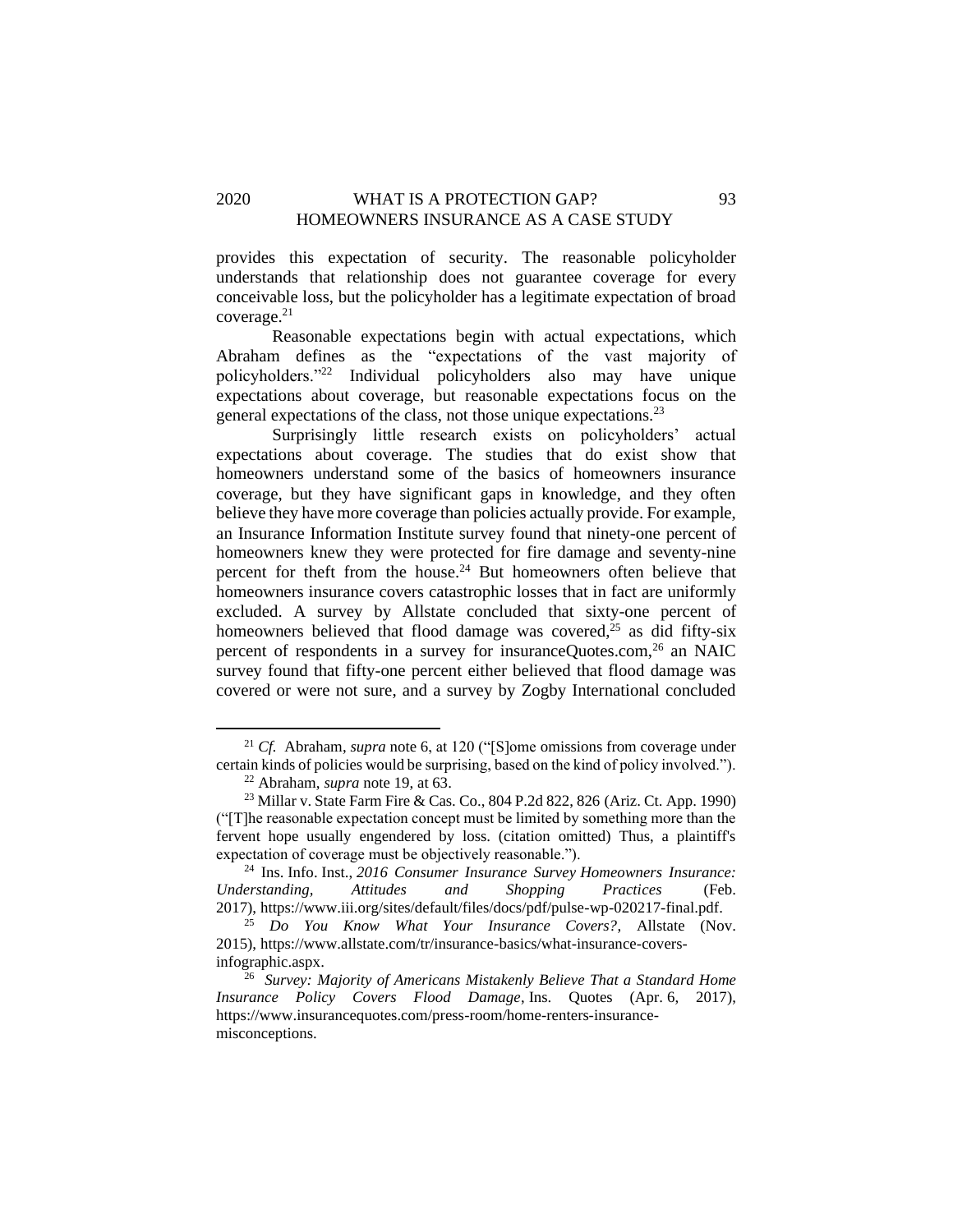that twenty-eight percent incorrectly believed they were covered for earthquake damage and an equal amount weren't sure.<sup>27</sup>

Therefore, in the absence of more reliable data, policyholders' expectations about coverage can first be described as a diffuse expectation of broad coverage. That expectation reflects the social understanding of the role of insurance as protector of financial security and is powerfully shaped by insurance company advertising. The iconic slogans of insurance company advertising have expressed that understanding, and they continue to do so: "Like a good neighbor, State Farm is there" and, more recently, "Here to make life go right." "You're in good hands with Allstate" and now, "Better protected from mayhem."

More specifically, here are a set of propositions about policyholders' expectations of homeowners insurance coverage. More research would be needed to validate the propositions empirically, and they may be subject to qualification, but they are at base inarguable.

> • Coverage is provided for common causes of significant accidental loss.

> • Coverage is particularly important to protect against large financial losses (the large-loss principle).

> Broad coverage is provided for covered losses, subject to the stated general deductible, without obscure limitations or exclusions.

> • In interpreting terms of coverage and resolving claims, insurers will act consistently with the relation of security and in the insureds' interests, as long as it is reasonable to do so consistent with insurers' obligation to the pool of insureds.

Further, because of the prevalence of mortgage lender requirements and the limitation of the class to replacement cost policies in the homeowners insurance marketplace, there are additional features:

> Insurance that is required by lenders or mortgage guarantors is adequate to meet those parties' requirements.

<sup>27</sup> *Homeowners Coverage Knowledge Gap Wide Among Consumers*, INS. J. (Aug. 24, 2010), https://www.insurancejournal.com/news/national/2010/08/24/112704.htm.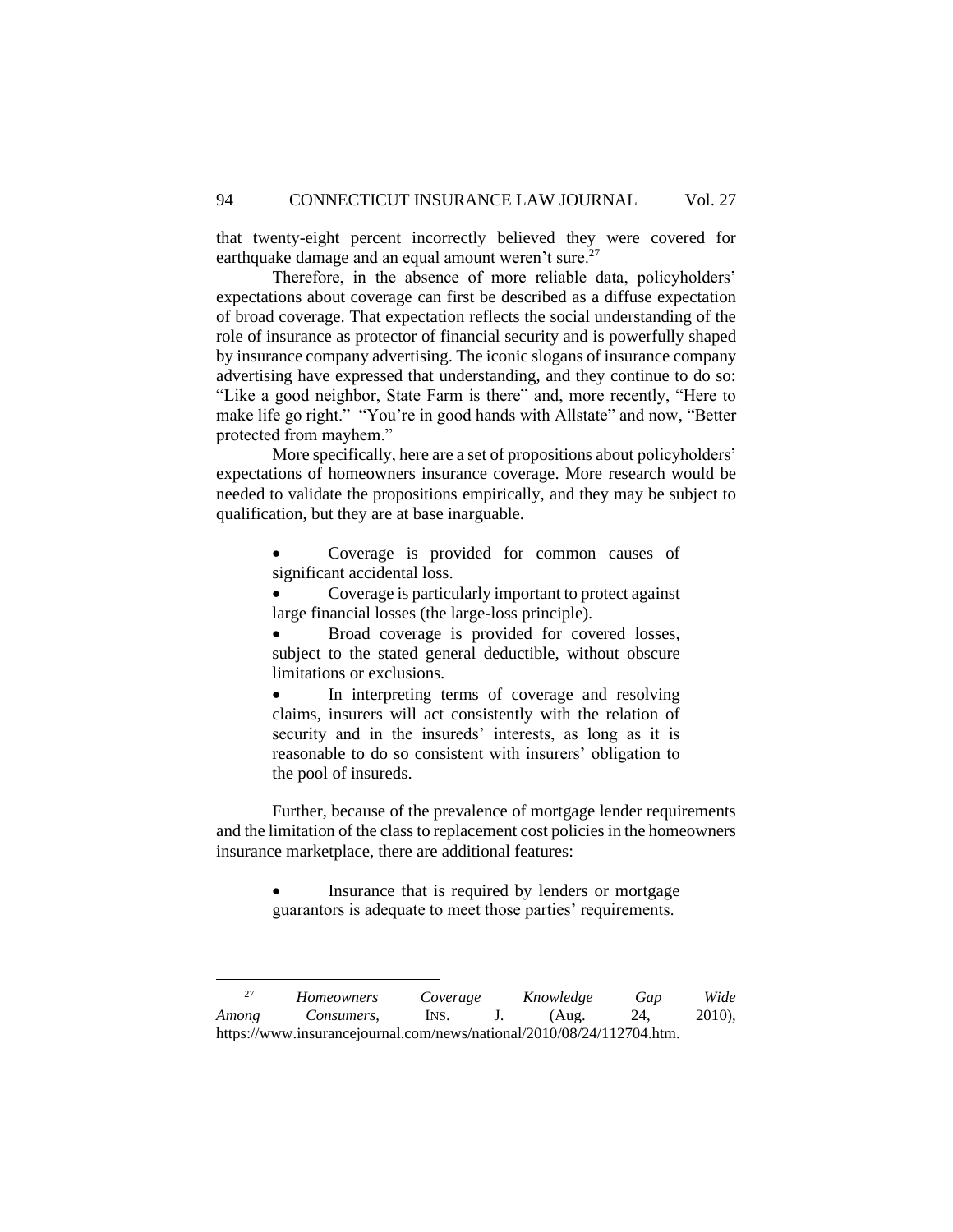### 2020 WHAT IS A PROTECTION GAP? 95 HOMEOWNERS INSURANCE AS A CASE STUDY

In a replacement cost policy, coverage is provided for complete repair of damage or restoration of property, subject to the general deductible.

Finally, because of the ways policies are advertised and represented in the insurance marketplace:

> Coverage is related to price and description of policies. In comparing policies, higher-priced policies and policies with names such as "Gold Star Special Deluxe Form" provide much better coverage than cheaper or "Special" policies.<sup>28</sup>

Policyholder expectations of coverage are the starting point to determine how much insurance should be provided in the context. But as noted, actual expectations are only the beginning. Only reasonable expectations are relevant, constructed as what insurance the reasonable policyholder would purchase, or, put another way, what the reasonable policyholder in the relevant class believes they have purchased. Factors that limit the insurability of risks or that otherwise affect the operation of the insurance mechanism need to be considered as well.

### <span id="page-13-0"></span>C. INSURABLE RISKS

Some risks or losses are less insurable on economic terms than others, and some may even be uninsurable. At its best, insurance embodies an economic logic based on the law of large numbers that permits the transfer and pooling of risk and therefore the potential for coverage.<sup>29</sup> In defining the

<sup>28</sup> *See Homeowners Policies*, MO. DEPT. OF INSURANCE, https://insurance.mo.gov/consumers/home/homeowners\_policies.php (last visited Feb. 23, 2021).

 $29$  The insurance and society literature demonstrates that insurance often does not operate in this way, so that insurers' decisions sometimes move, "beyond the domain of risk (where uncertain individual losses become predictable in the aggregate) into the domain of uncertainty (where losses are not predictable even in the aggregate)." Tom Baker, *Uncertainty > Risk: Lessons for Legal Thought from the Insurance Runoff Market* (Sept. 20, 2020), https://ssrn.com/abstract=3532449. *See also* Sean M. Fitzpatrick*, Fear is the Key: A Behavioral Guide to Underwriting Cycles*, 10 CONN. INS. L.J. 255, at n.29 (2004). For present purposes, the ideal type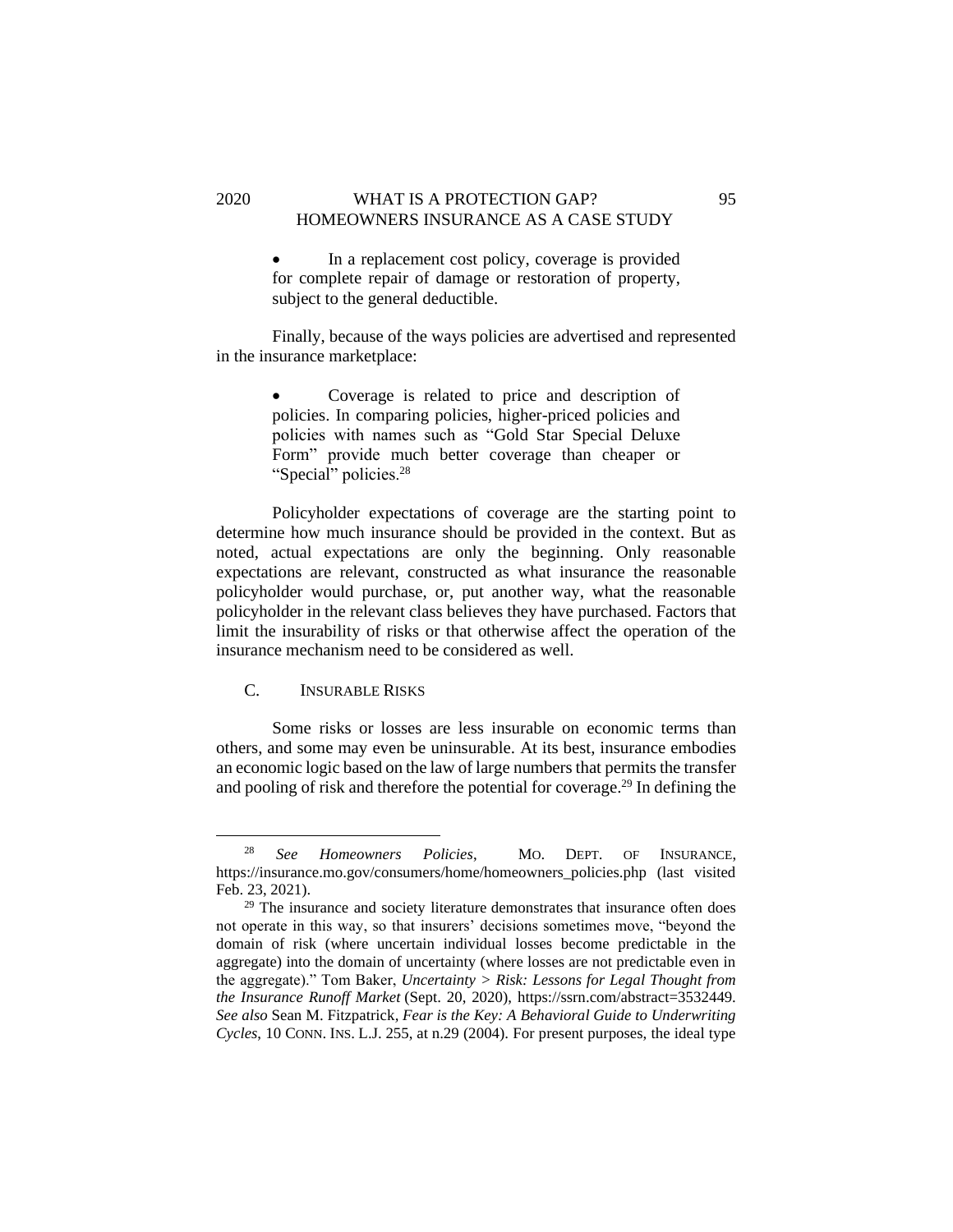amount of insurance that should be in force as a baseline for measuring the protection gap, the extent to which a risk is insurable needs to be evaluated. Three factors are relevant: The risk should be calculable and non-correlated, and it should link cost, price, and demand. $30$  Typically the question is not whether a risk is insurable or uninsurable, but the extent to which these factors need to be balanced against other considerations in defining the baseline against which the protection gap is measured.

First, the probability and magnitude of loss must be calculable. For an insurer to calculate the cost of coverage, it must be able to predict with reasonable accuracy how likely it is that a risk will cause a loss and how large that loss is likely to be.<sup>31</sup> Most of the risks addressed by a typical homeowners policy are calculable, whether they are covered or excluded.<sup>32</sup> There are a large number of similar exposures (single-family dwellings), losses are determinable and measurable (the cost to repair), and the chance of loss is predictable (the proportion of dwellings likely to suffer losses of specified kinds within a year).

Second, the risk of loss for each policyholder must be substantially independent of the risk for other policyholders.<sup>33</sup> The law of large numbers works only when relatively few policyholders in a large pool suffer similar losses in given period. If instead many policyholders are likely to suffer similar losses at the same time, then the pool and the insurer can less effectively distribute the risk. The risk that a home will be destroyed by an accidental electrical fire is independent of the risk of similar losses to other homes, and so is readily insurable. Destruction by wildfire in risk-prone areas of California presents a much greater correlated risk, which is why some insurers have ceased offering such coverage.

Third, and often related, premiums must be economically feasible.<sup>34</sup> Insurers need to price their products at a level that will produce premiums sufficient to pay for the losses and for the other expenses of operating the

of insurance is sufficient, in that it is harder to argue the existence of a protection gap in the absence of a relatively determinate risk calculation.

<sup>&</sup>lt;sup>30</sup> The discussion focuses on the economics of insurance in general. In particular cases, business or regulatory considerations also may render a risk uninsurable. *See* GALBRAITH, *supra* note 1, at 127.

<sup>31</sup> REJDA, s*upra* note 2 at 22–25.

 $32$  Only some of the exclusions suggest less calculable risks, such as loss caused by "[s]moke from agricultural smudging or industrial operations." ISO, HOMEOWNERS 3 – SPECIAL FORM, HO 00 03 10 00 (1999) —Perils Insured Against,  $A.2.c.(6)(d)$ .

<sup>33</sup> REJDA, s*upra* note 2, at 23–24.

<sup>34</sup> REJDA, s*upra* note 2, at 24.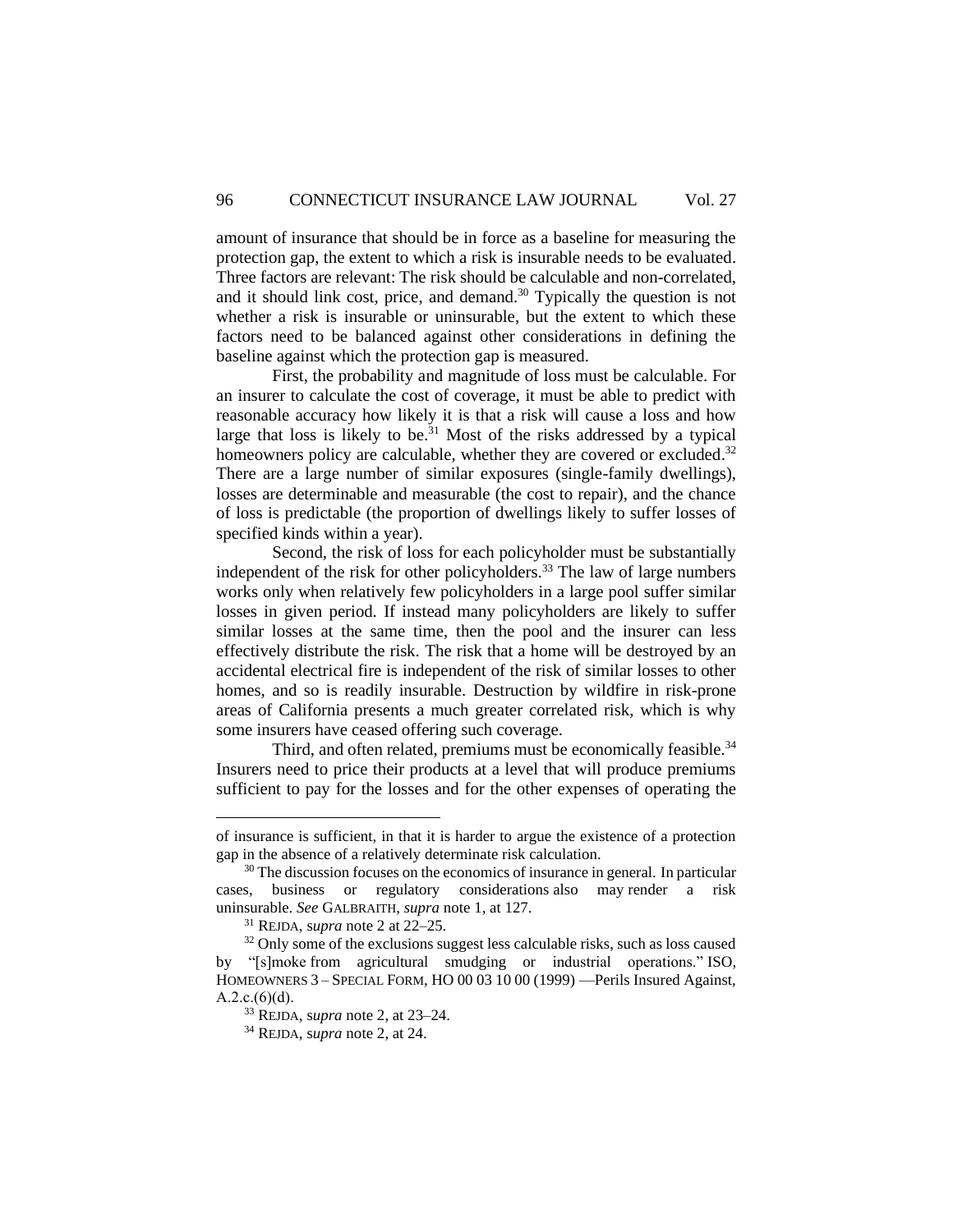# 2020 WHAT IS A PROTECTION GAP? 97 HOMEOWNERS INSURANCE AS A CASE STUDY

enterprise and to produce a profit, but the premiums also must be low enough so that many potential policyholders are able and willing to pay them.<sup>35</sup>

### <span id="page-15-0"></span>D. OTHER EFFECTIVENESS ISSUES

Even risks that are economically insurable cannot always be effectively insured. Four other factors should be considered in determining the effective provision of coverage: moral hazard, adverse selection, risk segmentation, and transaction costs. In particular contexts, the application of the factors might suggest that the baseline against which the protection gap is measured should not include some elements of insurance.

*Moral hazard* arises when the presence of insurance decreases an insured's incentive to protect against a loss or to reduce the cost of a loss.<sup>36</sup> The failure of an insured to make a cost-effective expenditure to avoid or reduce the cost of a risk imposes higher costs on the pool of insureds. Insurance is less effective when it creates a significant moral hazard.

In many instances in homeowners insurance, the insured's tendency toward moral hazard ex ante is mitigated by the consequences of loss despite the presence of insurance; a homeowner who is fully insured against loss still is not likely to be indifferent to the possibility of fire and so less inclined to take precautions. Insurers employ a number of measures to control moral hazard; in terms of coverage, these efforts may include deductibles, coinsurance terms, policy limits, and specific limitations and exclusions. The specific limitations and exclusions require distinct justification. For example, the common exclusion for wear and tear aims to prevent the moral hazard of failing to protect against a loss caused by ordinary deterioration. The post-loss requirement that an insured act reasonably to prevent further damage is justified as an attempt to prevent the moral hazard of failing to reduce the cost of a loss ex post.

*Adverse selection* refers to the potential for higher-risk policyholders to seek more coverage than lower-risk policyholders.<sup>37</sup> Because premiums are not finely tuned to the risk profile of each policyholder, lower-risk

<sup>35</sup> *Id.* 

<sup>36</sup> BAKER & LOGUE, *supra* note 3, at 6. Sometimes "moral hazard" is distinguished from "morale hazard," with the former referring to dishonesty and the latter carelessness that each can increase the frequency or severity of a loss, but there is little meaningful difference in effect in most contexts. *See also* REJDA, *supra* note 2, at 5–6.

<sup>37</sup> BAKER & LOGUE, *supra* note 3, at 12; REJDA, *supra* note 2, at 26, 111.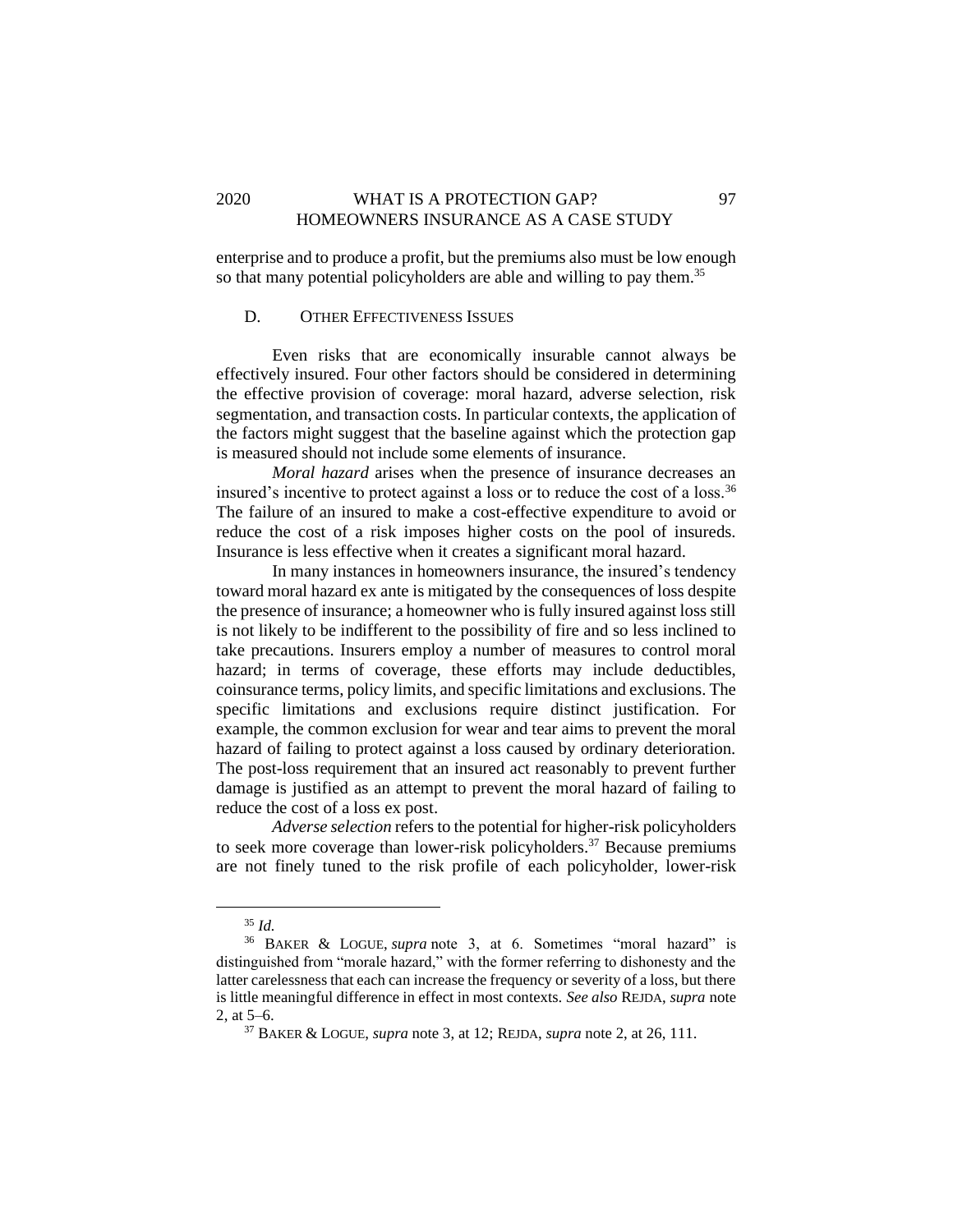policyholders subsidize the losses of higher-risk policyholders and, in extreme cases, the increase in premiums may even cause the lower-risk policyholders to drop out of the insurance pool.

At least in the homeowners insurance context, adverse selection as a general problem may be more theoretical than real; practically all homeowners are required to purchase insurance, and the more common phenomenon may be propitious selection—better risks are likely to purchase more and better insurance.<sup>38</sup> But at the extreme and with respect to certain coverage provisions, adverse selection can be a problem. Flood insurance presents the problem of large, correlated losses, but also adverse selection; property owners at higher flood risk are more likely to insure than those at lower risk. How large a problem adverse selection is depends on insurers' ability to engage in accurate underwriting and pricing of policies; risk classification and pricing are justified in part by the desire to charge prices that limit adverse selection.

*Risk segmentation* is the process of assigning different risks to different forms of insurance.<sup>39</sup> Risk segmentation sometimes simply reflects the history of the way that policies have been constructed and reconstructed over time.<sup>40</sup> In other circumstances it may reflect an attempt to address adverse selection; segmenting risks avoids the need and expense of engaging in more extensive underwriting with respect to a risk carved out of one policy and covered in another, such as the exclusion of earthquake coverage in the basic homeowners policy.<sup>41</sup> Or it may make the provision of a general type of insurance more economically feasible by excluding coverage not needed by a typical insured.<sup>42</sup>

In the realm of homeowners insurance, risks are segmented by the type of property insured (e.g., car vs. home, property used for business vs. domestic property) and the type of risk (e.g., fire vs. flood). Where coverage commonly is available and purchased under other policies, there is less need to include the risk under a homeowners policy. Where coverage is otherwise unavailable or hard to procure and the risk is substantial and should be covered, there is more reason to include coverage under the homeowners

<sup>38</sup> BAKER & LOGUE, *supra* note 3, at 13.

<sup>39</sup> BAKER & LOGUE, *supra* note 3, at 440 ("market segmentation"); Adam F. Scales, *A Nation of Policyholders: Governmental and Market Failure in Flood Insurance*, 26 MISS. COLL. L. REV. 3, 22 (2006).

<sup>40</sup> Abraham, *supra* note 6, at 118–121 (discussing bundling and fragmenting coverage).

<sup>41</sup> Abraham, *supra* note 6, at 122, 123 nn. 20–21.

<sup>42</sup> REJDA, *supra* note 2, at 196.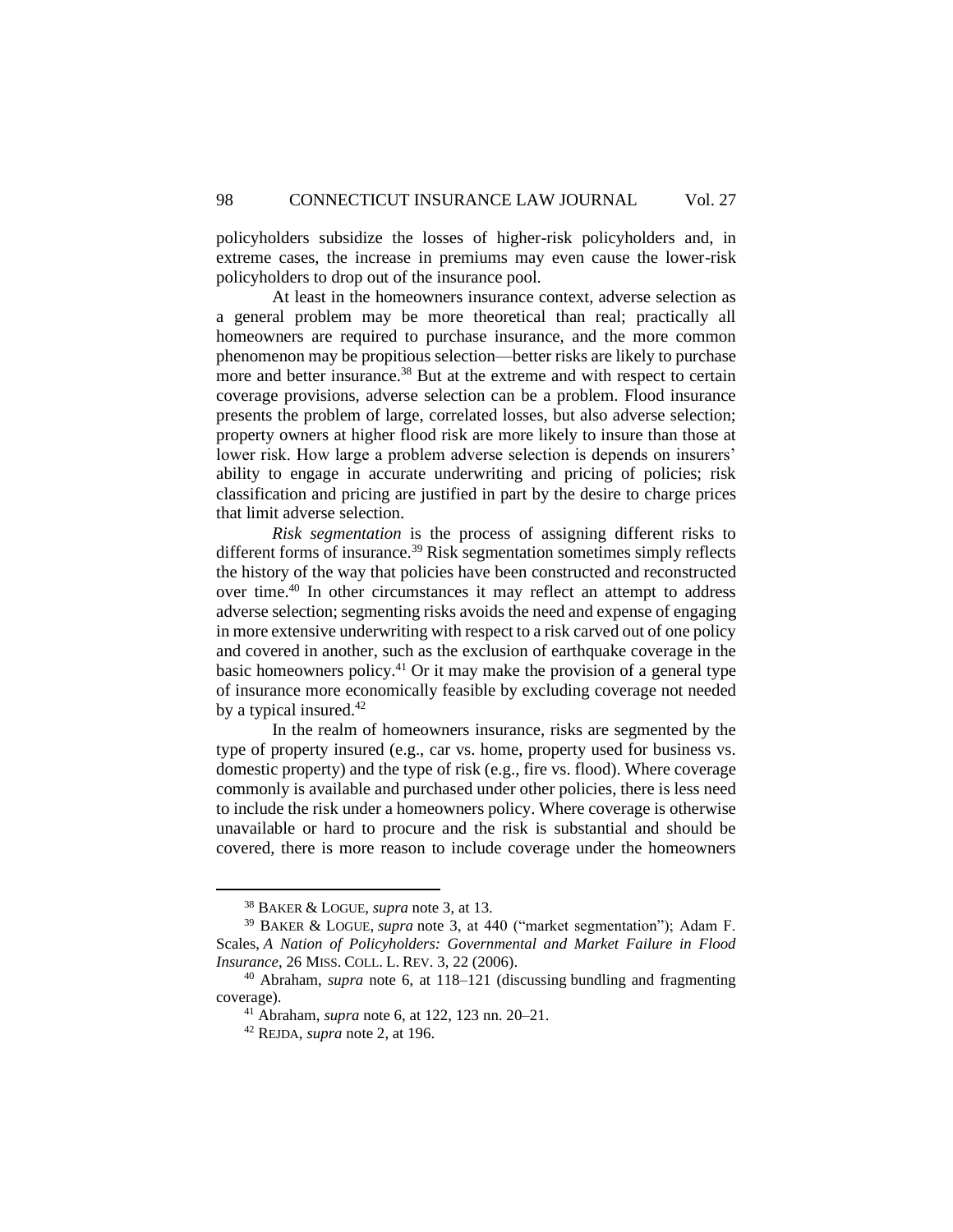### 2020 WHAT IS A PROTECTION GAP? 99 HOMEOWNERS INSURANCE AS A CASE STUDY

policy. Similarly, segmentation also can occur through the offer of endorsements to a standard policy, such as endorsements that provide coverage for property loss or liability arising out of substantial business use of the premises. Endorsements should not be a substitute for basic elements of coverage under a standard policy, but where an endorsement is broadly available, reasonably priced, commonly offered, and well understood, it can reduce the need for coverage under the basic policy.

*Transaction costs* arise in the underwriting process or in the process of determining whether a loss is covered—investigating the underlying facts and applying the policy language to the facts. Ordinarily the scale of the transaction costs relative to the amount of loss is acceptable even if not minimal. However, there may be some cases in which a particular coverage term generates such high transaction costs in a large number of cases that render the term so expensive as to be unworkable.

#### <span id="page-17-0"></span>E. SOCIAL EFFECTS

Homeowners insurance is a private market transaction, but one that is constituted and regulated by public authority and endowed with a significant public interest. Therefore, social effects merit consideration in the determination of how much insurance should be provided.

Insurance as an institution has broad social effects, from the generation of knowledge about risk and means of reducing it to capital accumulation, but the inquiry here is narrower. Many of the desirable social effects of coverage terms are built into the earlier elements of the analysis. Policy terms that reduce moral hazard, for example, can lead to socially efficient risk reduction as homeowners invest in risk prevention measures. But there are at least three related social impacts of insurance that are particularly important in determining a baseline for the protection gap.

First, homeowners insurance provides security to the policyholder against significant losses, and it also provides a safety net for communities against the economic and social dislocation that follows from property losses. This is most apparent in large-scale disasters, when insurance provides funds for rebuilding areas that otherwise would be devastated economically and socially. But even when a single homeowner suffers a major property loss, the effects can ripple throughout a community.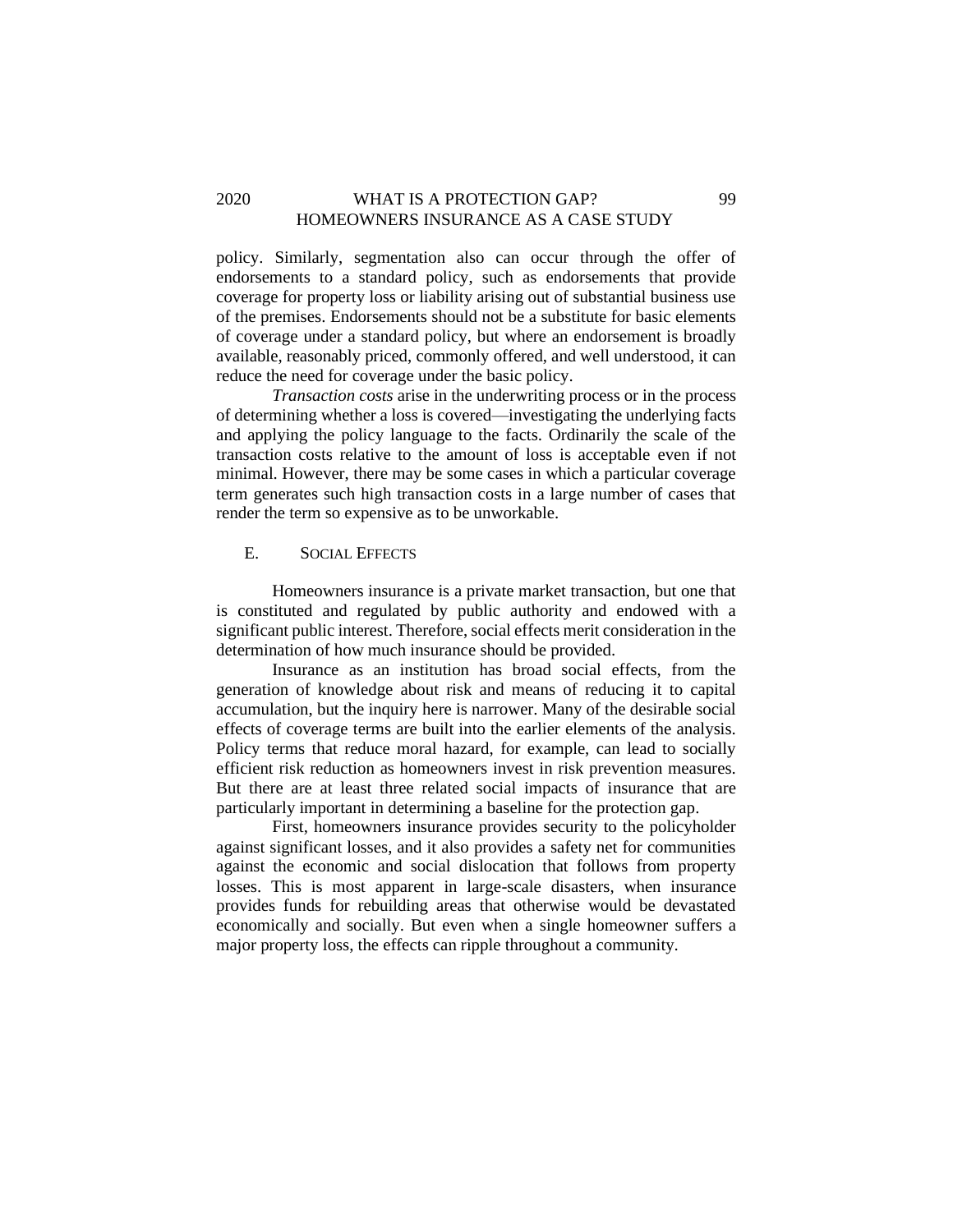Second, fostering homeownership is a public policy goal in the United States,<sup>43</sup> and insurance supports that goal. Loan guarantee programs, tax incentives, and other government measures support the goal of homeownership, and insurance protects the private and public investment in a home.

Third, insurance potentially is an expression of community and solidarity as well as an economic form of risk transfer. To the extent that premiums are not individualized, insurance embodies a sense of collective responsibility for the losses of all members of an insurance pool. Beyond the economics of the transaction, homeowners insurance can be understood as a coming-together of members of a community to pool their resources for the protection of all.

These social effects do not suggest that maximal coverage always is desirable. In assessing the desirability of terms of coverage, however, social effects do factor into the construction of terms that cover large losses which otherwise could have broad social impacts and could undermine the goals of homeownership and solidarity.

### <span id="page-18-0"></span>III. EXAMPLES OF PROTECTION GAPS

The definition of a protection gap developed here addresses the difference between the amount of insurance that is in place and the amount of insurance that should be in place, in individual cases or in a group, relating to a defined insurance context. The amount of insurance that "should" be in place accords with policyholders' reasonable expectations. The reasonableness of those expectations requires that the risks covered must be insurable and the coverage must be economically feasible, that problems that would undermine the viability of the insurance be controlled, and that the social effects of the insurance be taken into account.

Once the baseline in a particular context is established against which a protection gap can be measured, it becomes possible to identify significant protection gaps, in individual cases and as a class. Protection gaps take several forms:

> • Entirely uninsured. A property owner lacks insurance for all risks, or all property owners are uninsured with respect to a risk.

<sup>43</sup> *See, e.g.*, U.S. DEP'T OF HOUS. & URBAN DEV., HOMEOWNERSHIP: PROGRESS AND WORK REMAINING 1 (2000) ("Making homeownership more attainable has always been a goal . . . .").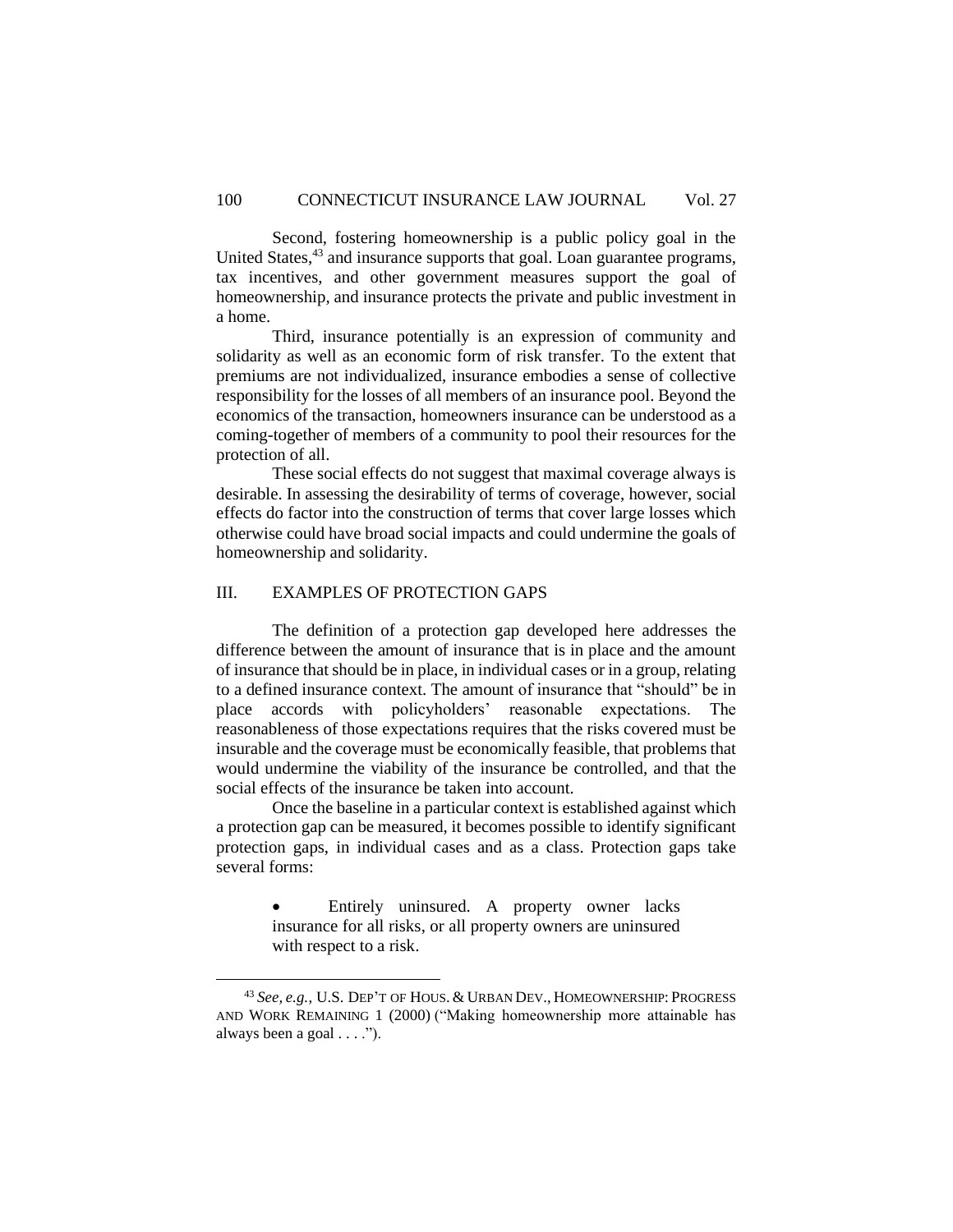### 2020 WHAT IS A PROTECTION GAP? 101 HOMEOWNERS INSURANCE AS A CASE STUDY

• Underinsured. A policyholder has coverage against relevant risks, or the class of policyholders generally have coverage, but in an amount that is less than the extent of actual or potential losses (the underinsurance gap).

• A policyholder is insured for some risks, or the class of policyholders generally have coverage, but certain other significant risks are not covered (the risk protection gap).

• A policyholder is insured for some risks, or the class of policyholders generally is insured, and the risk resulting in loss generally is covered, but coverage is subject to other limitations. That is, limitations or restrictions in the insurance policy other than the exclusion of property or risks prevent full coverage for actual or potential losses (the coverage gap).

• The insurance in place potentially covers risks and losses, but factors in the claim process result in a failure to pay fully for an individual policyholder or for the class of policyholders (the claiming gap).

To illustrate the application of the baseline, this section briefly discusses examples of the underinsurance gap, the risk protection gap, and the coverage gap in the context of the prototypical residential homeowner. The protection gap created where policyholders are entirely uninsured or by the claiming gap needs only brief mention.

Much of the protection gap literature addresses the problem in developing economies, where a large portion of the gap may arise because of the unavailability of insurance.<sup>44</sup> The situation in developed economies with mature insurance markets is different, so only about five percent of U.S. homes are entirely uninsured.<sup>45</sup> In part this is driven by the requirements of mortgage lenders and the federal mortgage programs, which require

<sup>44</sup> *See, e.g.*, THE GENEVA ASS'N, *Managing Physical Climate Risk: Leveraging Innovations in Catastrophe Risk Modelling*, at 6, 10 (2018).

<sup>45</sup> Ins. Info. Inst., *How Many Homes are Insured? How Many are Uninsured?*, THE TRIPLE-I BLOG (Jan. 29, 2016), https://www.iii.org/insuranceindustryblog/how-many-homes-are-insured-howmany-are-uninsured/.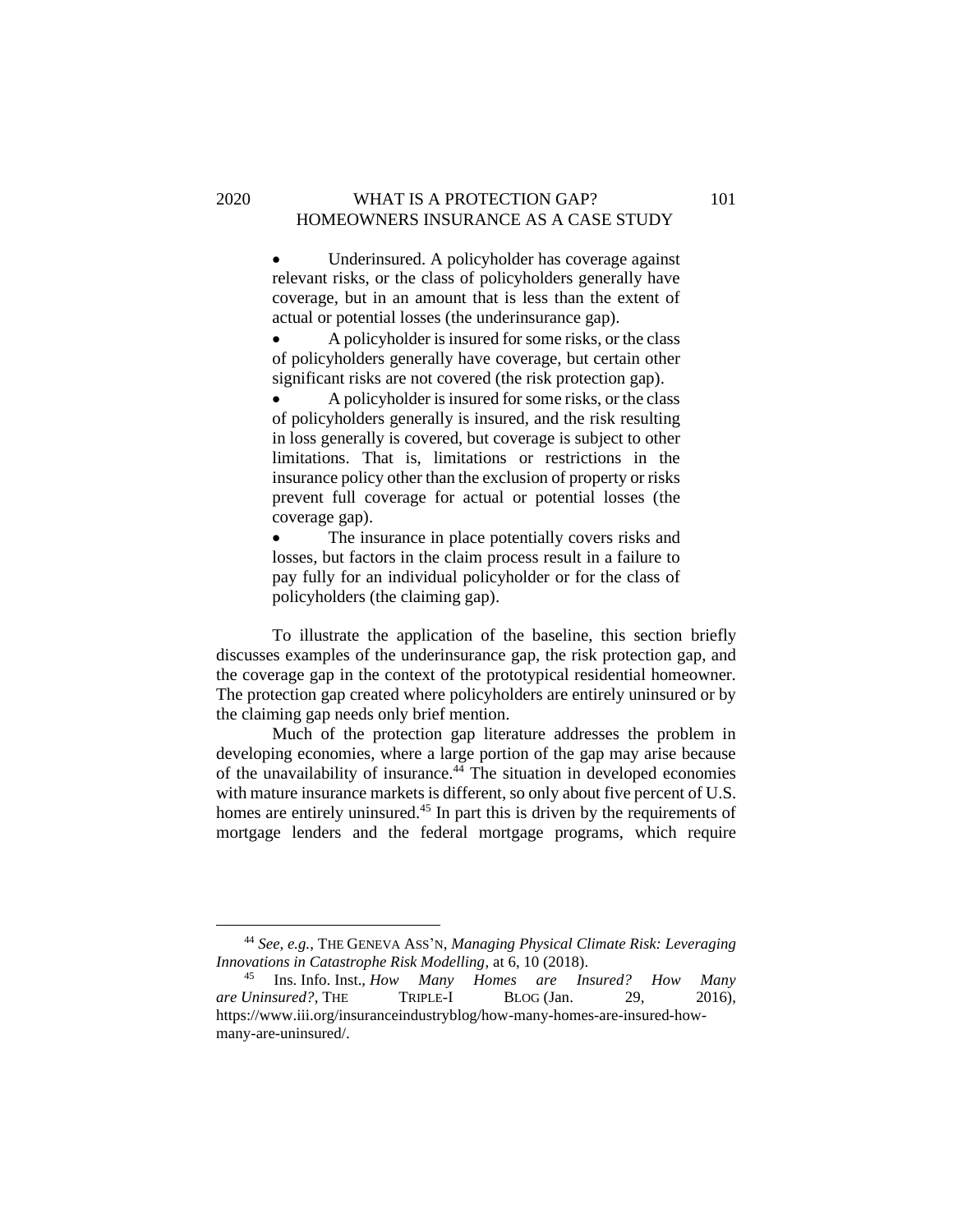insurance.<sup>46</sup> In some cases, however, insurance may be unavailable for some property owners. Risk factors such as a history of recurring high-value claims or unusual hazards, for example, may make an individual home uninsurable.<sup>47</sup> More commonly, when special factors make insurance generally unavailable in an area, regulatory or legislative action typically follows. In many cases, a property that is uninsurable in the ordinary private market may be eligible for insurance under a state's residual market mechanism, such as a FAIR plan, or in the surplus lines market. After the California wildfires of 2015–2017, insurers have been less willing to write new policies or offer renewals in areas prone to wildfire,<sup>48</sup> but proposals to expand the market soon followed.<sup>49</sup>

Under any of the definitions of the protection gap, the assumption is that the amount of insured losses is relatively fixed, and that coverage under a policy equates to payment if there is a loss. But even where coverage is in place, there are factors in the claim process that can result in the failure to pay and therefore in a claiming gap type of protection gap.

On the policyholder side, the factors are captured in the well-known concept of the dispute pyramid.<sup>50</sup> Of all covered losses (the base of the pyramid), only some are actually paid, due to filters that cause the pyramid to narrow as losses proceed through the process to eventual payment of a smaller number of claims at the top of the pyramid. Policyholders first must recognize they have a covered claim. If they contact their insurer and the insurer incorrectly responds that the claim is not covered, or if the insurer offers an amount in settlement lower than the amount to which the

<sup>46</sup> Fannie Mae, *Selling Guide*, at B7-3-02 (Sept. 2, 2020), https://sellingguide.fanniemae.com/Selling-Guide/Origination-thru-Closing/#Coverage.20Requirements.

<sup>47</sup> *What if I Can't Get Coverage?,* INSURANCE INFORMATION INSTITUTE, https://www.iii.org/article/what-if-i-cant-get-coverage (last visited Sept. 11, 2020); *What to Do if You Get Turned Down for Homeowner Insurance*, ALLSTATE (June 2020), https://www.allstate.com/tr/home-insurance/high-risk-homeownersinsurance.aspx.

<sup>48</sup> CAL. DEP'T OF INS., THE AVAILABILITY AND AFFORDABILITY OF COVERAGE FOR WILDFIRE LOSS IN RESIDENTIAL PROPERTY INSURANCE IN THE WILDLAND-URBAN INTERFACE AND OTHER HIGH-RISK AREAS OF CALIFORNIA 1 (2018).<br><sup>49</sup> Don Jergler, *Backers of Controversial California Home* 

<sup>49</sup> Don Jergler, *Backers of Controversial California Homeowners Insurance Bill Like Its Momentum, Timing*, INS. J. (June 17, 2020), https://www.insurancejournal.com/news/west/2020/06/17/572626.htm.

<sup>50</sup> William L.F. Felstiner, Richard L. Abel & Austin Sarat, *The Emergence and Transformation of Disputes: Naming, Blaming, Claiming . . .* , 15 L. & SOC'Y REV. 631, 631 (1980).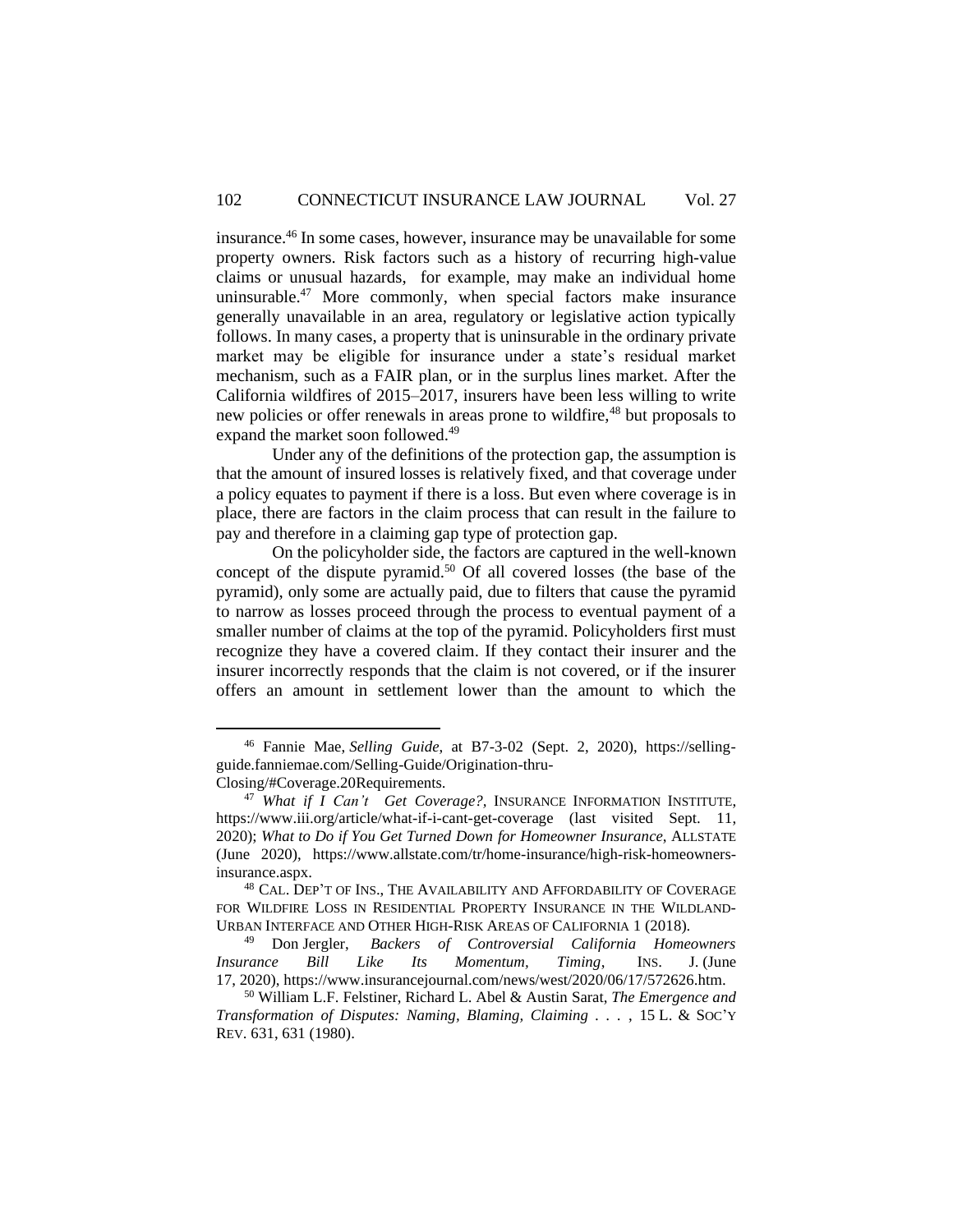### 2020 WHAT IS A PROTECTION GAP? 103 HOMEOWNERS INSURANCE AS A CASE STUDY

policyholder is entitled, they may defer to the insurer's expertise. If they are dissatisfied with the insurer's action, policyholders may not seek professional help. They may find the transaction costs of doing so are unjustified in small claims, or they may be willing to resolve claims for less than full value because of the financial and emotional toll of delay.

On the company side, failure to pay claims at less than full value may be due to bureaucracy, claims personnel's lack of knowledge of the terms of policies, or worse. The "worse" is the potential mismatch of incentives in an organization; customer service that aids reputation and retention are important, but so is the need to limit claim costs. If the claim process is perceived as a profit center, claims can be underpaid in ways large and small, incidental and institutional.<sup>51</sup>

### <span id="page-21-0"></span>A. THE UNDERINSURANCE GAP

Often policyholders have coverage but in dollar amounts that are less than the extent of actual or potential losses. Until the 1990s, guaranteed replacement cost coverage was the norm, ensuring that coverage would be available for the entire cost of rebuilding even in the case of a total loss.<sup>52</sup> Now it is the exception. As a result, most homes are insured for less than the cost to rebuild in the event of a total loss, because even replacement cost coverage is subject to policy limits that are likely to be too low. Three of every five homes in America are underinsured by an average of twenty percent less than full value, according to analytics firm CoreLogic, whose software is a widely used tool for estimating replacement cost.<sup>53</sup> Following the 2007 wildfires, the California Department of Insurance found that even though many homeowners bought coverage higher than the policy limit recommended by their insurer, more than half still were underinsured.<sup>54</sup> A

<sup>51</sup> *See generally* JAY M. FEINMAN, DELAY, DENY, DEFEND: WHY INSURANCE COMPANIES DON'T PAY CLAIMS AND WHAT YOU CAN DO ABOUT IT 56–120 (2010).

<sup>52</sup> Kenneth S. Klein, *When Enough Is Not Enough: Correcting Market Inefficiencies in the Purchase and Sale of Residential Property Insurance*, 18 VA. J. SOC. POL'Y & L. 345, 363 (2011).

<sup>53</sup> Ron Hurtibise, *Do you have enough homeowner insurance? Here's how to find out*, S. FLA. SUN SENTINEL (July 13, 2018), https://www.sunsentinel.com/business/fl-bz-do-you-have-enough-property-insurance-20180711 story.html; Kenneth S. Klein, *Minding the Protection Gap: Resolving Unintended, Pervasive, Profound Homeowner Underinsurance*, 25 CONN. INS. L.J. 35, 42–43 (2018).

<sup>54</sup> Klein, *supra* note 53, at 40–41.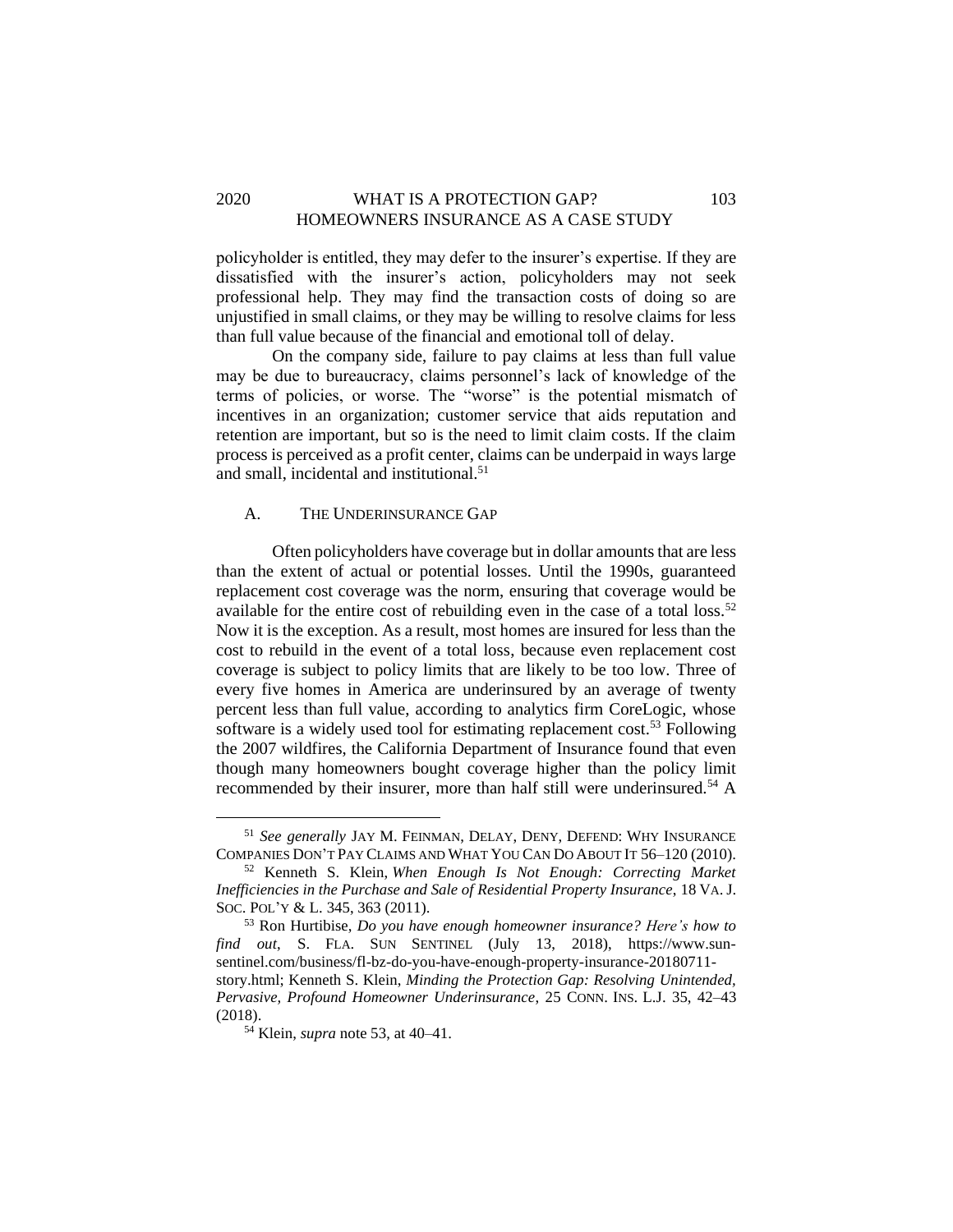decade later the underinsurance gap was still substantial; a year after the North Bay wildfires in California, "66% of survey respondents . . . [knew] if they had enough insurance to cover the cost of repairing, replacing or rebuilding their home, reported being underinsured," according to a United Policyholders survey.<sup>55</sup>

The underinsurance gap arises from a mix of information problems, underwriting issues, and mixed incentives. Although the homeowner nominally is responsible for arriving at a proper estimate of replacement cost and choosing appropriate policy limits, homeowners almost always rely on insurers' own estimates. 56 Because of inadequacies in the software used to estimate costs, underinsurance often occurs.<sup> $57$ </sup> The problem is complicated because homeowners, insurers, and insurance agents have one incentive to arrive at a proper estimate of value, so that there are sufficient funds to rebuild in case of loss. But they also have a contrary incentive to keep the premium low by undervaluing the property. In the price-dominated market for homeowners insurance, insurers and insurance producers have an incentive to understate the replacement cost and so offer a less expensive product, particularly because the error will never be revealed, as few policyholders ever suffer a total loss where the estimate is relevant.<sup>58</sup> Properties are even more likely to be undervalued if the loss occurs in a widespread disaster such as a wildfire, when the cost of repair or rebuilding usually rises dramatically because of demand surge—increased demand for a limited supply of labor and materials.

With respect to an individual homeowner and the class of homeowners, the failure to insure for full replacement cost almost always constitutes a true protection gap. First, a homeowner who purchases a policy that is described as "replacement cost" likely and reasonably expects that the insurance for a covered loss will be adequate to provide for complete repair of damage or restoration of property, subject only to the general deductible. Under the large-loss principle, coverage is particularly important to protect against large losses, and the shortfall from underinsurance is likely to be substantial, as the CoreLogic study found.<sup>59</sup>

<sup>55</sup> *North Bay Fires – 12 Month Survey Results,* UNITED POLICYHOLDERS, https://www.uphelp.org/sites/default/files/attachments/north\_bay\_fires\_12\_month survey report v1.pdf (last visited Sept. 5, 2020); Klein, *supra* note 53, at 48.

<sup>56</sup> Klein, *supra* note 53, at 56.

<sup>57</sup> *See* Klein, *supra* note 53, at 60–80.

<sup>58</sup> Klein, *supra* note 53, at 100.

<sup>59</sup> Sources cited at note 51.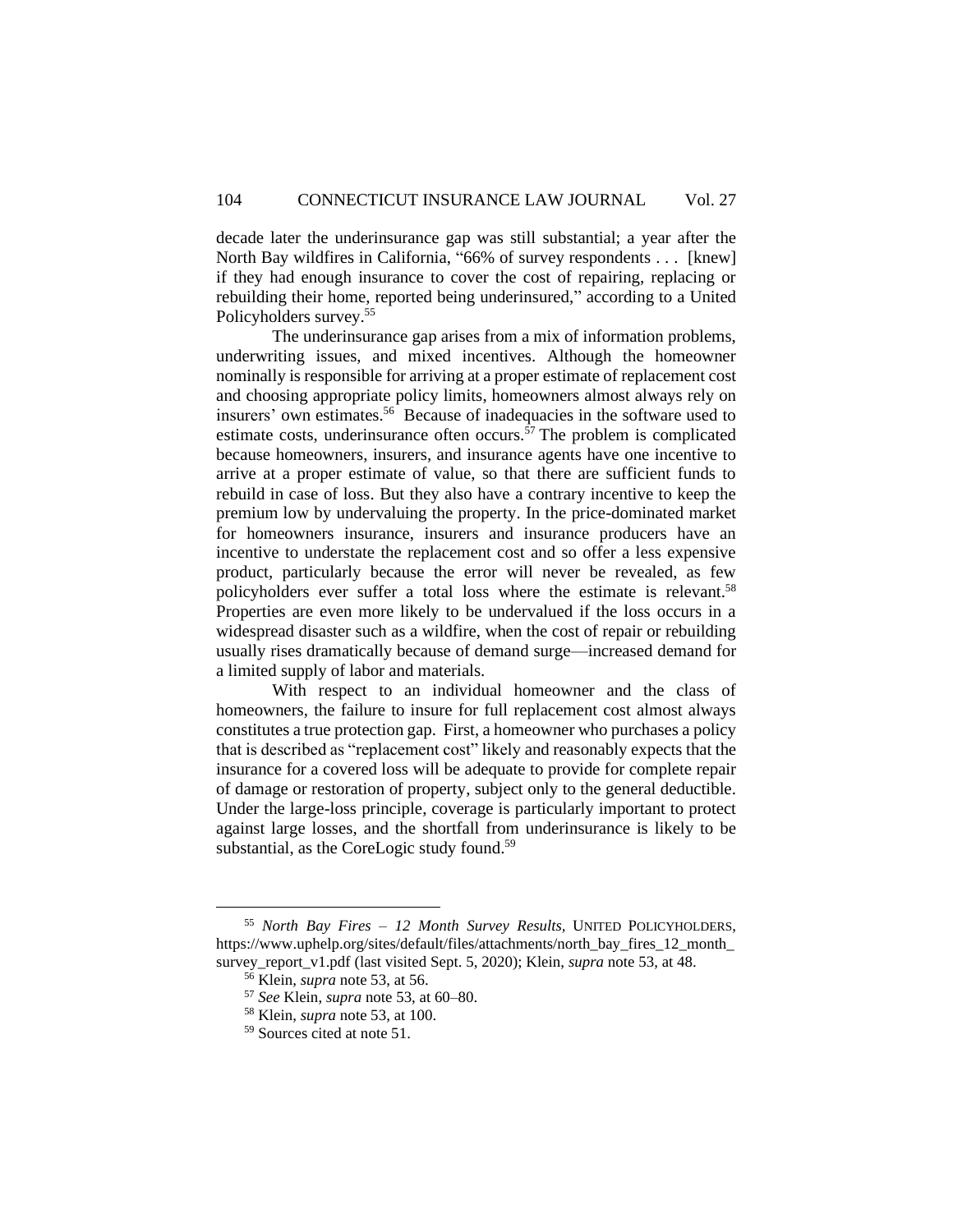# 2020 WHAT IS A PROTECTION GAP? 105 HOMEOWNERS INSURANCE AS A CASE STUDY

Second, replacement cost is an insurable risk. The replacement cost is calculable. With basic information provided by the homeowner in the application process, the insurer can draw on a variety of sources of information to arrive at an accurate estimate of rebuilding. <sup>60</sup> The estimate may be marginally inaccurate in individual cases, but in insuring a large number of homes the insurer has the benefit of the law of large numbers tending toward accuracy over the entire run of losses. Even demand surge after a disaster can largely be accounted for, based on past experience, so correlated risk is not a problem. To the extent that the difference between an accurate estimate and a lower, inaccurate estimate, has an effect on the premium, the insurance is still economically feasible since a policyholder informed about the consequences of under-insurance is likely to accept a modest additional premium in exchange for the risk of being substantially underinsured.

Third, there are no effectiveness issues—policyholder-side moral hazard, adverse selection, or risk segmentation. Transaction costs in arriving at an accurate estimate may be modestly higher, but not significantly so.

Finally, there is a significant social effect in providing true replacement cost. Full replacement cost promotes prompt recovery for an individual homeowner, and in large-scale disasters, for communities, against the economic and social dislocation that otherwise might result. The failure to provide full replacement cost delays rebuilding and prevents full economic recovery.

Therefore, the underinsurance gap in homeowners insurance is an excellent example of a true protection gap. Replacement cost coverage should be provided in an amount that accurately reflects the cost of rebuilding, and the failure to do so constitutes a protection gap.

### <span id="page-23-0"></span>B. THE RISK PROTECTION GAP: WATER DAMAGE

A risk protection gap arises when a policyholder is insured for some risks, or the class of policyholders generally have coverage for relevant risks, but certain other significant risks are not covered. An example is the exclusion from homeowners insurance of coverage for many types of water damage. Under the standard ISO HO-3 insurance policy, Section I— Exclusions, the exclusion is as follows:

<sup>60</sup> Klein, *supra* note 53, at 58–64.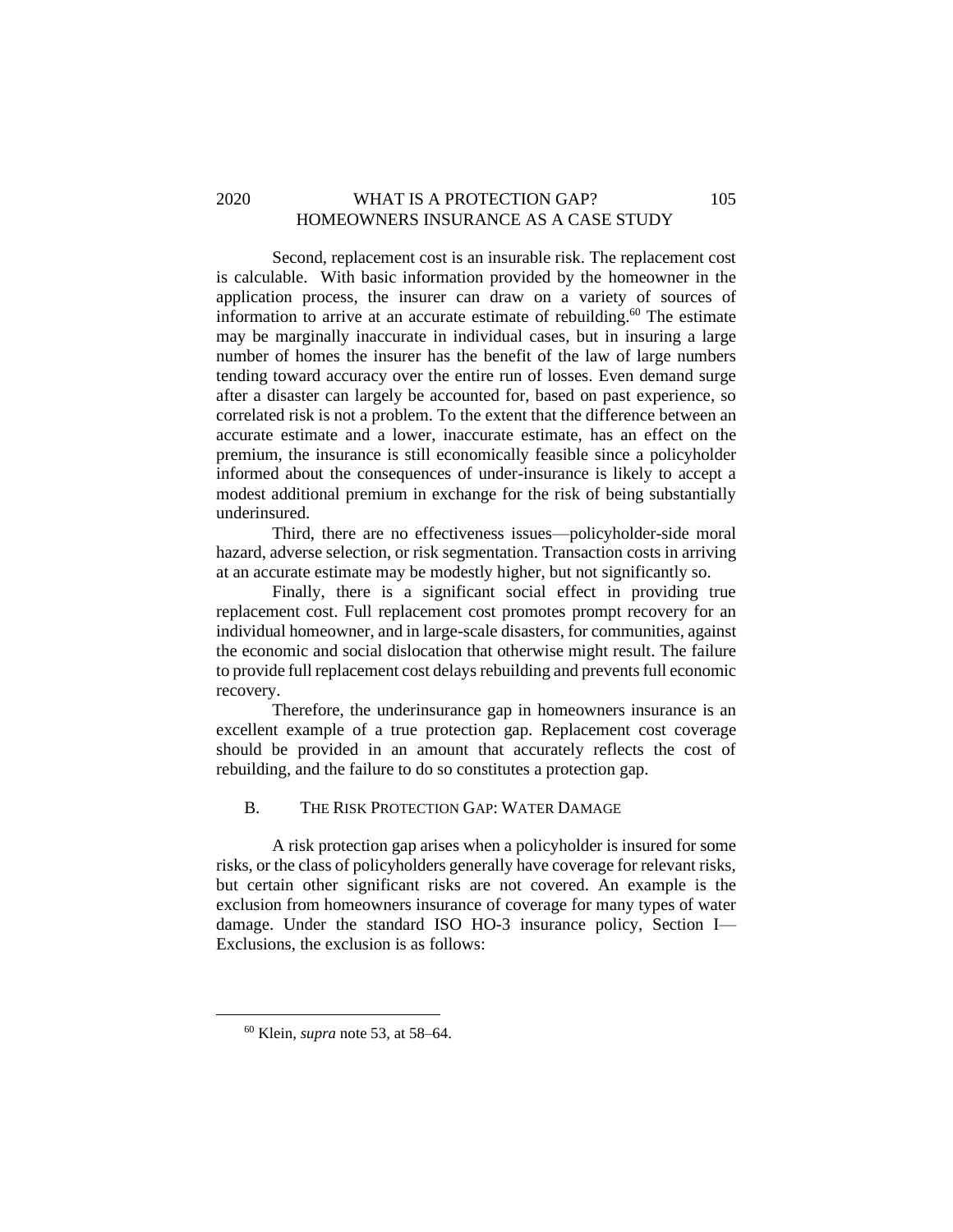We do not insure for loss caused directly or indirectly by…

3. Water Damage

Water Damage means:

a. Flood, surface water, waves, [including tidal wave and tsunami, tides,] tidal water, overflow of any body of water, or spray from any of these, whether or not driven by wind, [including storm surge];

b. Water … which[:]

 $[(1)$  B acks up through sewers or drains [; ] or

[(2) O]verflows or is discharged from a sump, sump pump or related equipment; or

c. Water … below the surface of the ground, including water which exerts pressure on or seeps[,] leaks [or flows] through a building, sidewalk, driveway, [patio,] foundation, swimming pool or other structure; [or

d. Waterborne material carried or otherwise moved by any of the water referred to in A.3.a. through A.3.c. of this exclusion.

…

This Exclusion A.3. applies regardless of whether any of the above, in A.3.a. through A.3.d., is caused by an act of nature or is otherwise caused.

This Exclusion A.3. applies to, but is not limited to, escape, overflow or discharge, for any reason, of water or waterborne material from a dam, levee, seawall or any other boundary or containment system.]

Provisions such as these exclude many types of damage caused by water from coverage—flooding caused by a hurricane, rain-gorged streams, sewer backup off premises, sump pump failure on premises, and more. Other terms of the policy may provide coverage for some water damage, such as accidental discharge of water from a plumbing system.<sup>61</sup> Each type of loss excluded from coverage requires separate analysis as a potential protection gap. To illustrate how the analysis applies, contrast two situations: flooding caused by a hurricane and water that flows into a basement as heavy rain accumulates in the street.

<sup>61</sup> ISO, HOMEOWNERS 3 – SPECIAL FORM, Section I – Perils Insured Against, A., Exception to.c.6 (HO 00 03 10 00), at 12 (1999).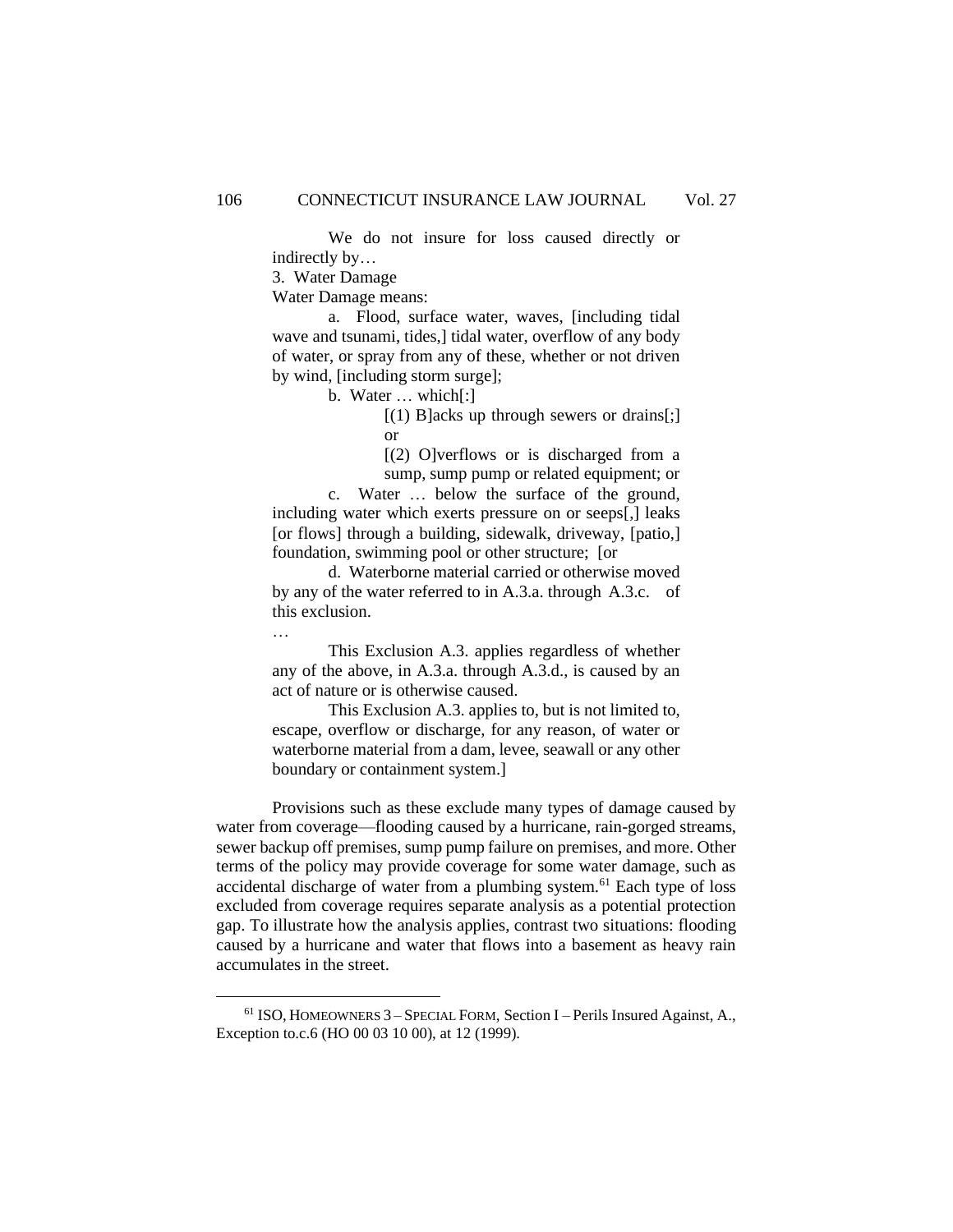# 2020 WHAT IS A PROTECTION GAP? 107 HOMEOWNERS INSURANCE AS A CASE STUDY

Flood coverage, or the lack thereof, often is used as an example of a protection gap. As the ISO form illustrates, homeowners insurance policies exclude flood damage from coverage. Coverage is available through the National Flood Insurance Program (NFIP), but many homeowners fail to purchase flood insurance. In hurricane-prone south Florida, for example, penetration of NFIP flood insurance is only thirty-four percent in Miami-Dade County, twenty-six percent in Broward County, and twenty-two percent in Palm Beach County.<sup>62</sup> In areas most affected by recent Category 4 hurricanes Harvey, Irma and Maria, as many as eighty percent of homeowners in Texas, sixty percent in Florida, and ninety-nine percent in Puerto Rico lacked flood insurance.<sup>63</sup>

As noted earlier, policyholder expectations about flood coverage under homeowners insurance are mixed and often mistaken.<sup>64</sup> Despite substantial advertising campaigns by the federal government, state regulators, and insurance companies, many homeowners hold the mistaken belief that homeowners insurance includes flood coverage.<sup>65</sup> The confusion is not surprising. Two of the basic elements of policyholders expectations are that coverage is provided for common causes of significant accidental loss, and coverage is particularly important for risks that result in large financial losses. But the studies tend to be general. It is likely that policyholders in flood-prone areas are more knowledgeable about the absence of flood insurance form homeowners policies. The increase in the rate of purchase of federal flood insurance in an area after it has suffered catastrophic flooding, for example, suggests a higher level of awareness.

Despite potential policyholder expectations of coverage, the exclusion of flooding from homeowners insurance has been justified because of several related reasons. Flood damage may be hard to calculate,<sup>66</sup> or at

<sup>62</sup> *Facts + Statistics: Flood Insurance*, INS.INFO.INST., https://www.iii.org/factstatistic/facts-statistics-flood-insurance; s*ee generally* Michael K. McShane & Juita-Elena (Wie) Yusuf, *Toward Better Management of Flood Losses: Flood Insurance in a Wetter World*, 24 PUB. WORKS MGT. & POL'Y 88, 93 (2019).

<sup>63</sup> Erwann Michel-Kerjan & Giambattista Taglioni, *Insuring Hurricanes: Perspectives, Gaps, and Opportunities After 2017*, MCKINSEY & CO. (Dec. 20, 2017), https://www.mckinsey.com/industries/financial-services/our-

insights/insuring-hurricanes-perspectives-gaps-and-opportunities-after-2017.

<sup>64</sup> *Id.* at 11.

<sup>&</sup>lt;sup>65</sup> *Id.* ("Research shows that many people underestimate the risk and think accidents will not happen to them, or they believe their homeowners insurance covers all hazards.").

<sup>66</sup> Scales, *supra* note 39, at 8, 15, 46.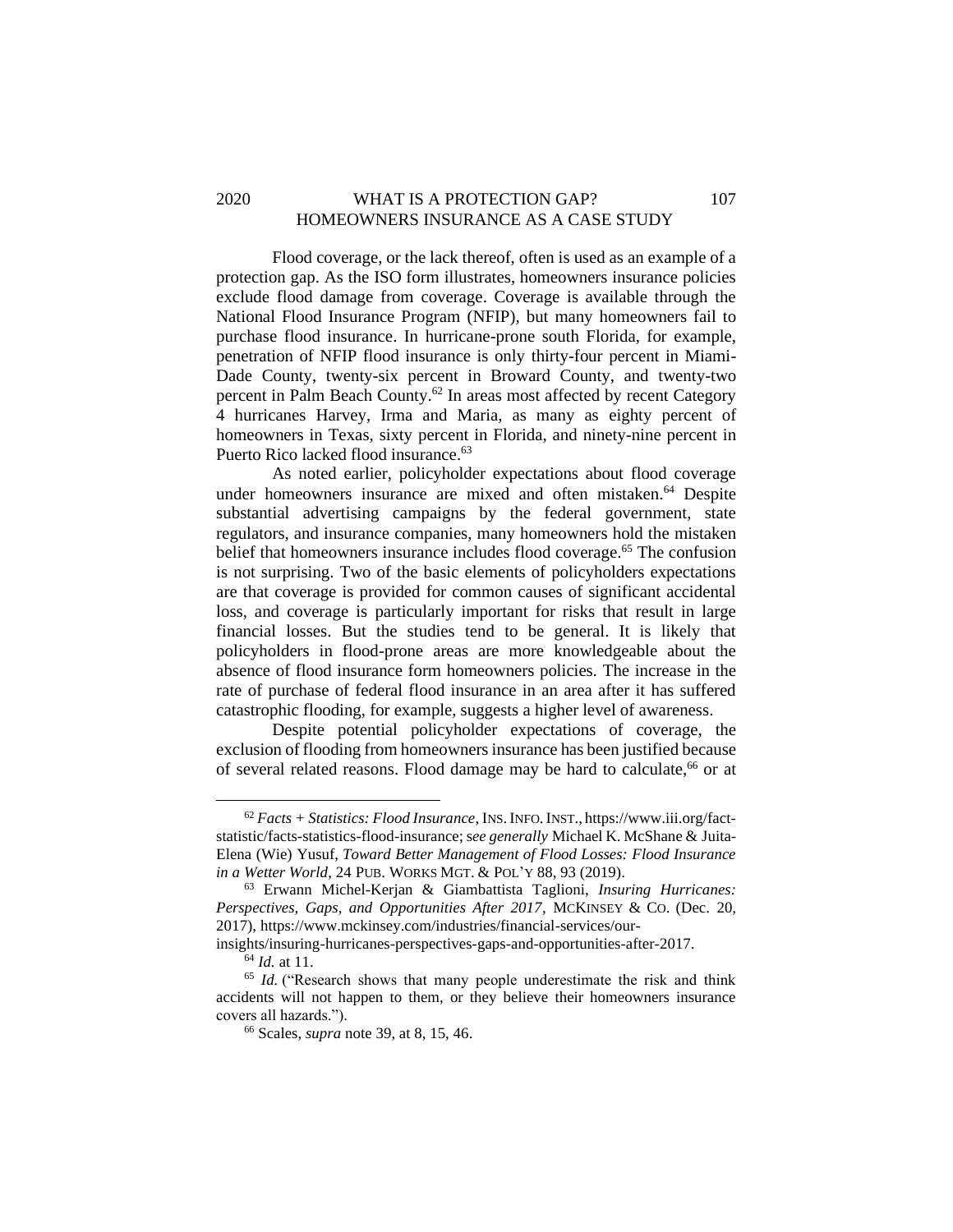least it was hard to calculate at the time it was generally excluded from homeowners policies (although that may not be the case any longer<sup>67</sup>). Floods damage large numbers of properties all at once, so there is a substantial problem of correlated risk. Correlated risk in itself may render a risk uninsurable, or it may raise the price at which insurance can be sold to high and therefore unsaleable levels. It requires a higher premium because of the higher expected loss rate and, due to capital requirements, insurers often need to charge a premium that actually is higher than the expected loss.<sup>68</sup> The cost problem also can be exacerbated by adverse selection; property owners more at risk are more likely to buy insurance, including even those who have suffered repeated losses, which can drive prices higher. These factors caused private insurers to stop selling flood insurance and arguably still justify the general exclusion of flood from homeowners policies. Recently private insurers have reentered the market in a more substantial way, although by selling stand-alone products rather than removing the flood exclusion. 69

In response, of course, the federal government stepped in and created the National Flood Insurance Program (NFIP). The NFIP has its own problems; as relevant to the protection gap, a key issue is that prices are not actuarially sound. A study of NFIP pricing in Texas, for example, found that in some areas, the NFIP charges prices that are more than fifteen times the pure premium, while other areas are charged up to three times less than the pure premium.<sup>70</sup> The subsidies in general and especially the egregious example of repetitive loss properties, where recurring losses and constant risk should prevent an economically rational homeowner from purchasing insurance and, as a consequence, building or rebuilding in a high-risk area,

<sup>67</sup> Erwann Michel-Kerjan, Jeffrey Czajkowski & Howard Kunreuther, *Could Flood Insurance be Privatised in the United States? A Primer*, 40 THE GENEVA PAPERS ON RISK AND INS. - *ISSUES AND PRAC.* 2 (2015).

<sup>68</sup> Carolyn Kousky & Roger Cooke, *Explaining the Failure to Insure Catastrophic Risks*, 37 THE GENEVA PAPERS ON RISK AND INS. - *ISSUES AND PRAC.* 2, 207 (2012).

<sup>69</sup> *See e.g.*, Nancy Watkins & David D. Evans, *U.S. Private Flood Insurance: The Journey to Build a New Market*, INS. J. (Sept. 27, 2019), https://www.insurancejournal.com/news/national/2019/09/27/541314.htm;

*see also*, *Spotlight on: Flood Insurance*, INS. INFO. INST. (Aug. 11, 2020), https://www.iii.org/article/spotlight-onfloodinsurance#Private%20Flood%20Insurance (according to the National Association of Insurance Commissioners, there were 116 private companies writing flood insurance in 2018).

<sup>70</sup> Michel-Kerjan et al., *supra* note 67, at 1.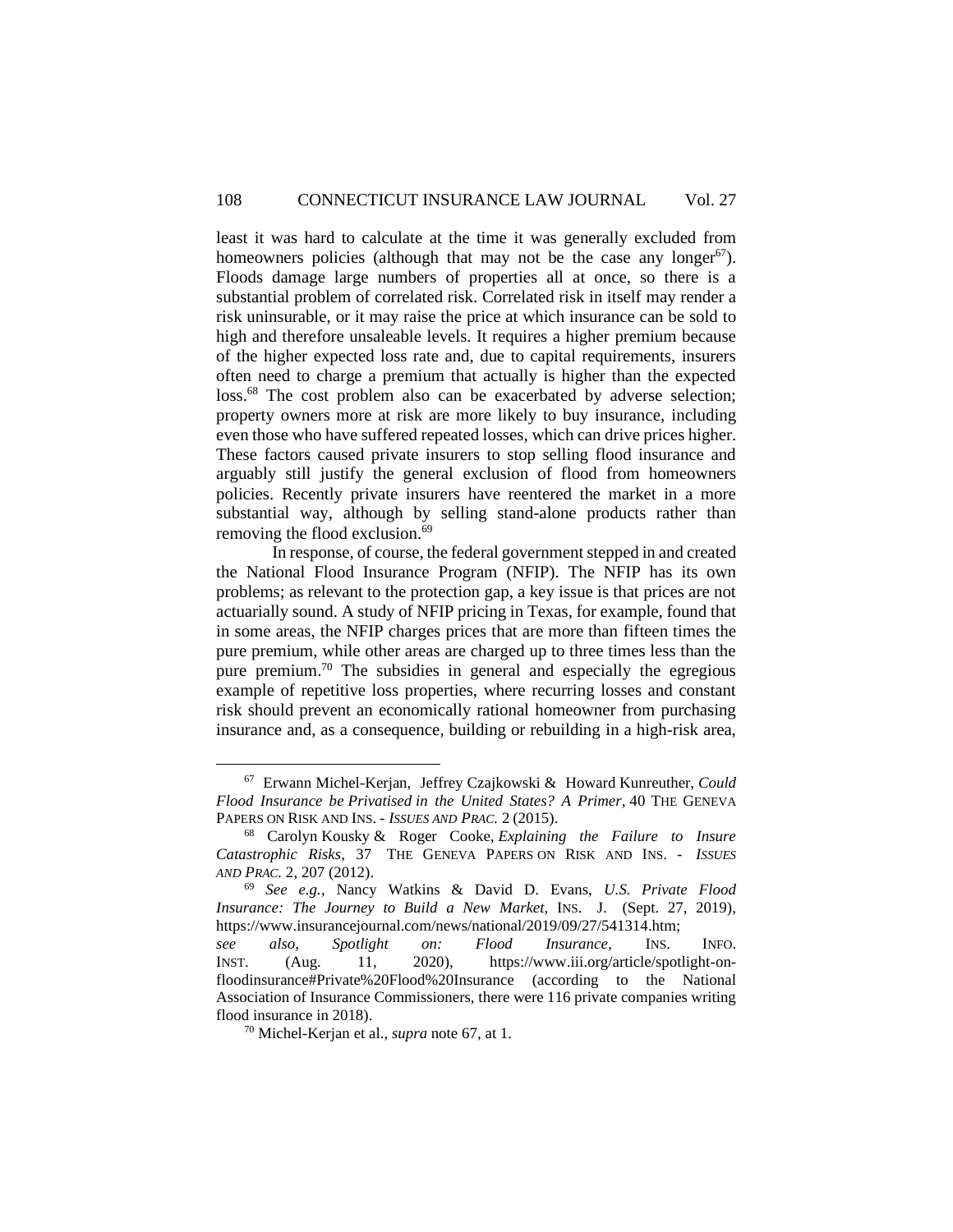# 2020 WHAT IS A PROTECTION GAP? 109 HOMEOWNERS INSURANCE AS A CASE STUDY

encourage moral hazard and provide an unjustified public subsidy of private homeownership.

All of these issues coalesce around price. For many homeowners, insurance against flood damage will be an expensive product. Many will fail to purchase it even if it is economically rational to do so; cognitive biases often lead homeowners to fail to protect against low-probability, highconsequence losses.<sup>71</sup> And for some homeowners, the combination of high premiums and their limited financial resources lead to the failure to purchase flood insurance.<sup>72</sup> The result is a significant protection gap, made more significant because of the social effect of the failure of insurance to be available or to be purchased when it is available. For individuals and communities, the effect of substantial flood losses can be catastrophic. For the individual and the community, therefore, the true protection gaps are exacerbated in the situations in which insurance is or should be available. Insurance against flood loss in those settings not only is calculable and effective, but its absence presents a real and significant social loss. Much of the protection gap literature appropriately uses the lack of insurance against disasters such a flooding as the paradigmatic example of a protection gap.

The difficulty, of course, is defining a vehicle that will effectively fill the protection gap. The gap arises not because flood damage is excluded from the basic homeowners policy but because flood damage is not covered at all in many cases. Widespread dissatisfaction with the usual absence of coverage through homeowners insurance policies and the ineffectiveness of the NFIP have produced a variety of suggestions. Reform of the NFIP to remove some of the problems was attempted in the Biggert-Waters Flood Insurance Reform Act of 2012, but was thwarted by the Homeowner Flood Insurance Affordability Act of 2014, and has since been stalled in Congress as the program repeatedly has been reauthorized without change.<sup>73</sup> In some areas, private insurers are entering the market, although their participation has yet to reach the critical mass needed to fill the protection gap. And

<sup>71</sup> Howard Kunreuther, *Improving the National Flood Insurance Program*, BEHAVIOURAL PUB. POL'Y, Apr. 2018, at 1, https://marketing.wharton.upenn.edu/wp-

content/uploads/2018/08/improving the national flood insurance program.-Behavioral-Public-Policy-2018.pdf.

<sup>72</sup> Kousky & Cooke, *supra* note 68, at 206.

<sup>73</sup> James Jarvis, *Congress Extends Flood Insurance Program for 14th Time Since 2017*, THE HILL: BLOG BRIEFING ROOM (Nov. 21, 2019, 1:35 PM), https://thehill.com/blogs/blog-briefing-room/471522-congress-extends-floodinsurance-program-for-14th-time-since-2017.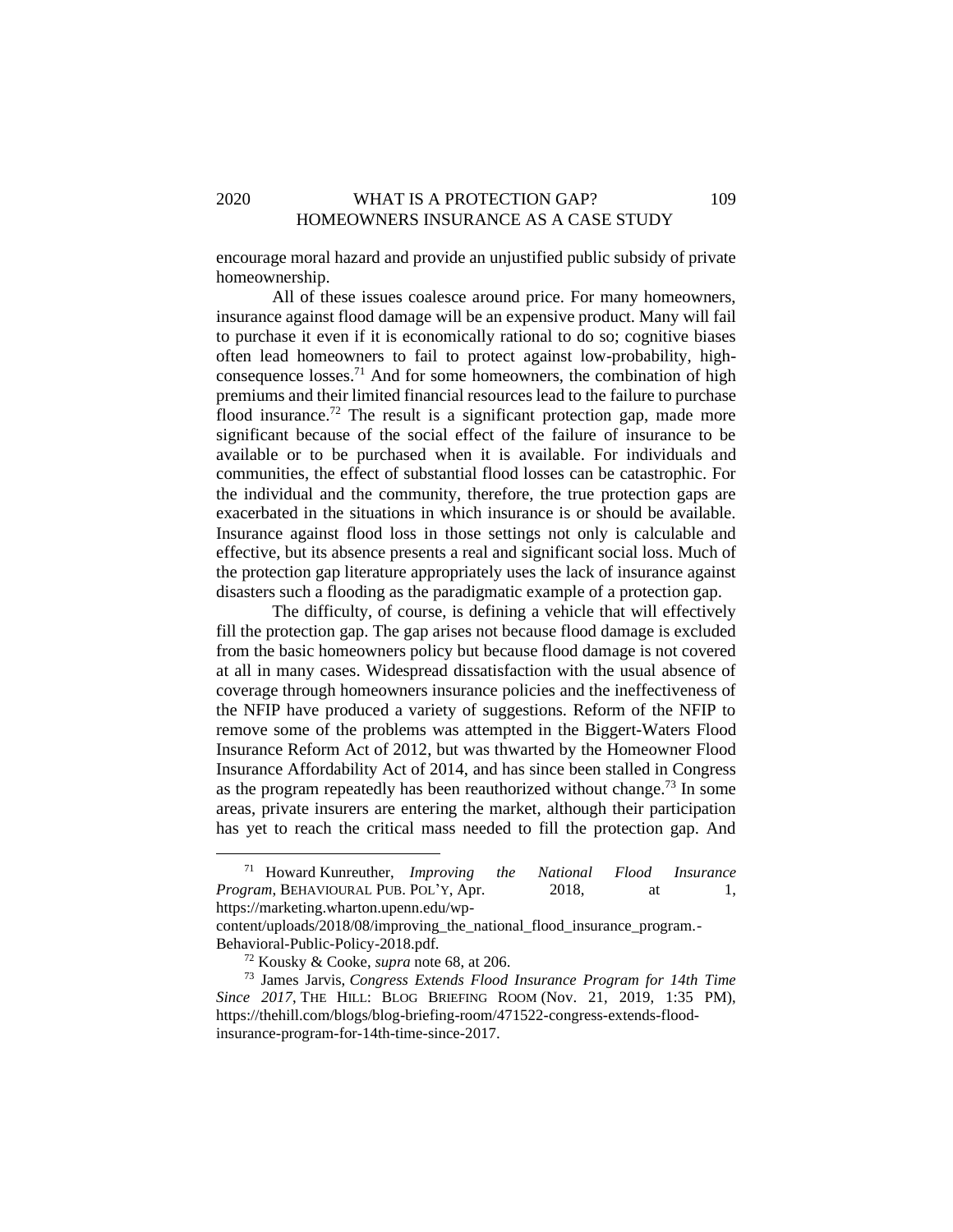broader proposals have been offered, such as incorporating a variety of catastrophic losses in the standard homeowners policy—windstorm and earthquake in addition to flood, for example.<sup>74</sup> Until adequate vehicles are found, the failure to insure against flood losses presents a large risk protection gap.

Now consider a more mundane element of the exclusion for water loss—the exclusion of damage caused by "surface water." Assume heavy rain accumulates, causing a rush of water in the street that flows into a basement and causes major damage to a house. Under the standard homeowners policy, the damage is excluded as surface water, which ordinarily is defined as "water that is on the surface of the ground, generally derived from falling rain or melted snow, and that does not have a permanent existence, has no banks, and follows no defined course or channel."<sup>75</sup>

Sometimes the loss will be covered by flood insurance, because the definition of flood includes "[a] general and temporary condition of partial or complete inundation of two or more acres of normally dry land area or of two or more properties (one of which is your property) from . . . Unusual and rapid accumulation or runoff of surface waters from any source."<sup>76</sup> But often there are problems. Many homeowners, particularly in low-risk areas, will not have flood insurance. The losses covered by flood insurance also are limited; additional living expense is not covered, and finished walls, floors, ceilings, and personal property in the basement are not covered except for elements of the structure such as electrical work and heating and air conditioning equipment. 77

The lack of coverage for runoff losses is problematic. This is a potentially significant loss. The policyholder's expectation is that this type of loss would not be excluded as flood damage. It's much less of a correlated risk, because it sometimes happens over large areas but more often is confined to a smaller area. There is no moral hazard and likely no adverse selection. If a property is in a low-risk flood zone, no one reasonably would purchase flood insurance just to guard against this risk, so there is not a segmentation problem.

<sup>74</sup> Christopher C. French, *America on Fire: Climate Change, Wildfires & Insuring Natural Catastrophes* (54 U.C. DAVIS L. REV., Research Paper No. 12-2020, forthcoming 2020), https://papers.ssrn.com/sol3/papers.cfm?abstract\_id=3579734.

<sup>75</sup> Wayne D. Taylor, Arthur J. Park, Sean O'Brien, *Unique Coverage Issues in Flood Losses*, 48 TORT TRIAL & INS. PRAC. L.J. 619, 631 (2013).

<sup>76</sup> FEMA, *NFIP Dwelling Form F-122*, 1 § II.A.1.b (Oct. 2015).

 $77$  *Id.* at § III (A) (8).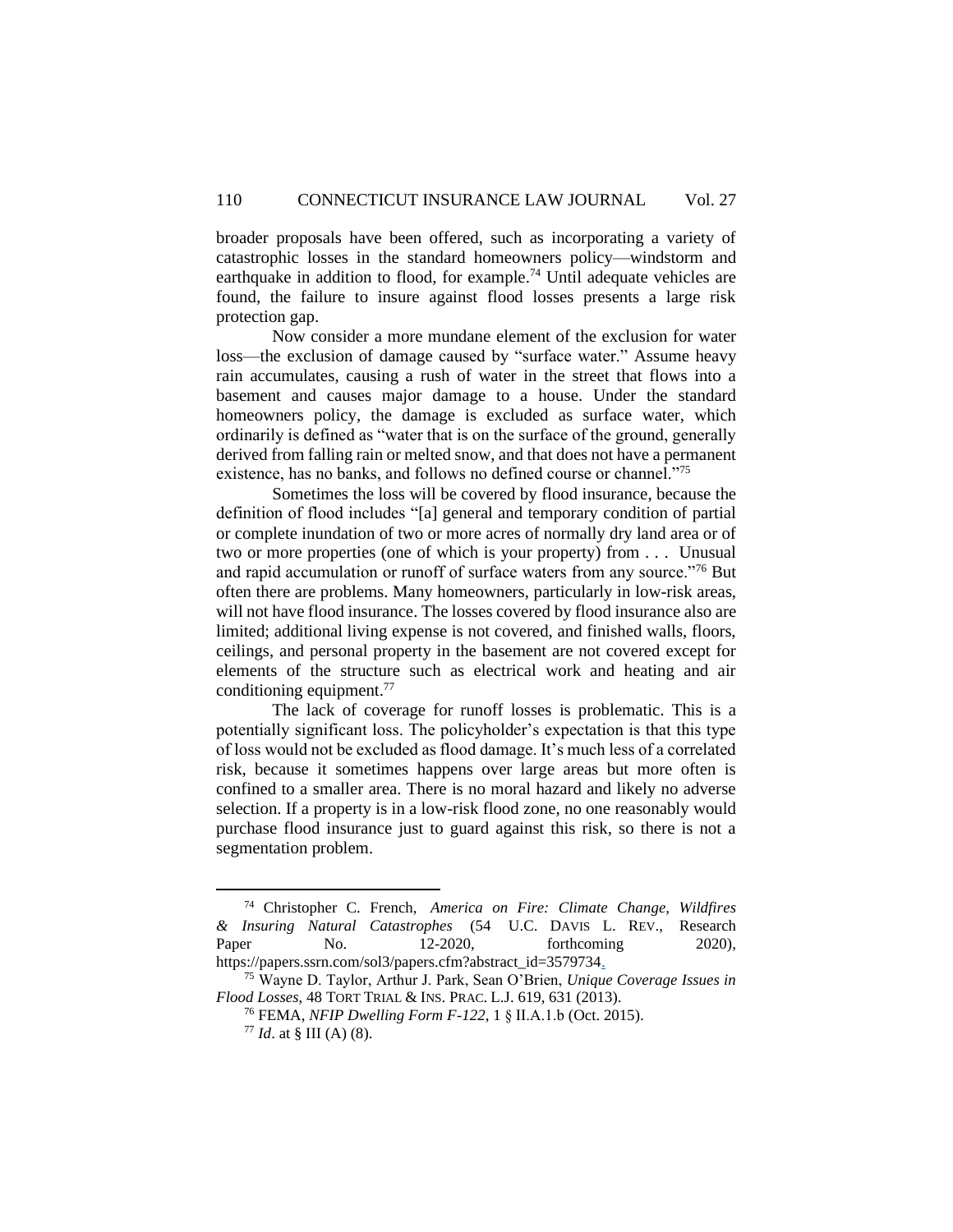# 2020 WHAT IS A PROTECTION GAP? 111 HOMEOWNERS INSURANCE AS A CASE STUDY

The best argument in support of the exclusion is that it addresses a transaction cost problem. Surface water cases can involve damage to only one or a few properties, or to a much larger number. The exclusion is needed to forestall complex factual disputes and possible error in decision in covering losses that should be excluded as "true" flood losses, which should be excluded because of correlated risk. This is at base an empirical question, but it is likely that many of the cases are smaller cases that should be covered. Some involve more widespread surface water losses that clearly are excluded as flood losses, and only a small number are in between. If so the transaction cost issue is not significant and the runoff exclusion typically constitutes a risk protection gap and is unjustifiable.

#### <span id="page-29-0"></span>C. THE COVERAGE GAP: MATCHING

The coverage gap form of the protection gap arises when a policyholder is insured for some risks, or the class of policyholders generally is insured, and the risk resulting in loss generally is covered, but coverage is subject to other limitations. That is, limitations or restrictions in the insurance policy other than the exclusion of property or risks prevent full coverage for actual or potential losses. Not every limitation or restriction on coverage presents a true protection gap, of course. The typical homeowners policy limits the amount payable for a loss by theft of watches or jewelry. This is not a coverage gap, either because most policyholders do not expect that very expensive items of jewelry are covered or because such a belief would be unreasonable, given the rarity of such items among the pool of homeowners and the availability of additional coverage if such items are owned. To illustrate a true coverage gap, consider the issue of "matching."<sup>78</sup>

If property is partially damaged under a replacement cost policy, the insurer may assert that it is only required to pay for repair or replacement of the limited portion of the property that is damaged, while the policyholder claims that more is needed to replace the property to the condition it was in

<sup>78</sup> For summaries of the relevant law, *see* Jay Feinman et al., "Matching" In Replacement Cost Homeowners Insurance Policies (Rutgers Law School, Apr. 2016) https://www.uphelp.org/sites/default/files/publications/matching\_memo\_4- 2016 to post.pdf; MATTHIESEN, WICKERT, & LEHRER, "Matching Regulations" and Laws Affecting Homeowners' Property Claims in all 50 States (Oct. 2019) (unpublished report) https://www.mwl-law.com/wpcontent/uploads/2019/02/MATCHING-REGS-AND-LAWS-AFFECTING-HOMEOWNERS-PROPERTY-CLAIMS-CHART.pdf.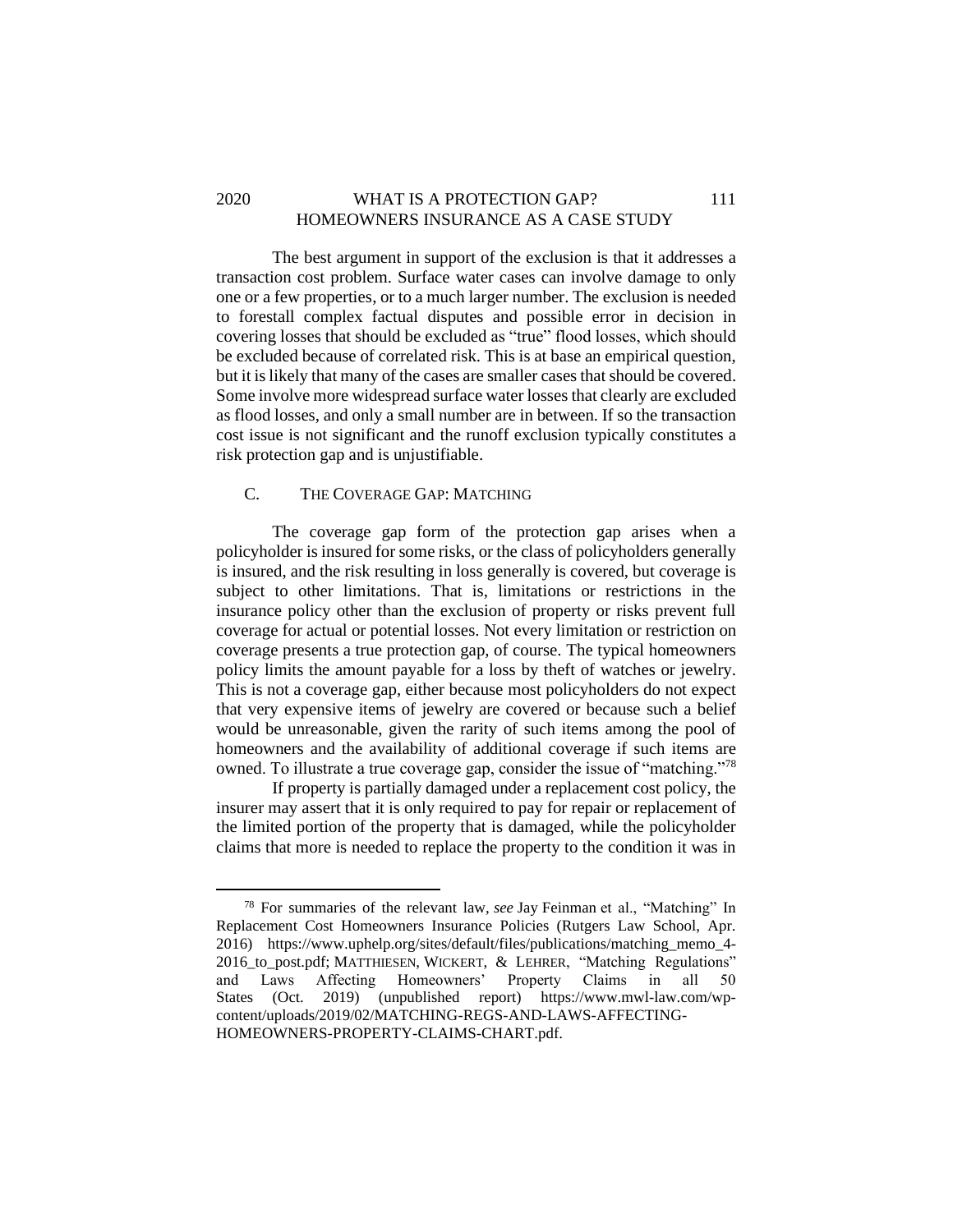prior to loss. This is the issue of matching—matching the damaged part of the property to the undamaged part to restore the property to the condition prior to loss, such as a roof with a uniform appearance. For example, if a portion of a roof is damaged, replacing only the damaged shingles restores the functionality of the roof to its pre-loss condition but does not restore its appearance because the new shingles do not match the existing shingles. On the one hand, the homeowner has suffered a significant loss, because prior to the loss the roof had a uniform appearance, and uniformity may have an effect on economic value or simply may have aesthetic value to the homeowner. On the other hand, if the entire roof must be replaced, the cost may be very high and if the roof is replaced, the policyholder would be in a better economic position before the loss, having been provided an entirely new roof, which violates the principle of indemnity.

Traditional policy language requires the insurer to pay "the replacement cost of that part of the building damaged with material of like kind and quality and for like use."<sup>79</sup> Some more recent policies limit matching by, for example, requiring only "common construction materials and methods,"<sup>80</sup> or using limiting language or proportional coverage for roof damage. <sup>81</sup> The NAIC Unfair Property/Casualty Claims Settlement Practices Model Regulation states, "[w]hen a loss requires replacement of items and the replaced items do not match in quality, color or size, the insurer shall replace all items in the area so as to conform to a reasonably uniform appearance."82

A policyholder's ordinary expectation is that replacement cost coverage provides for complete repair of damage and restoration of property. That reflects the difference between a replacement cost policy and an actual cash value policy.

> Replacement cost coverage was devised to remedy the shortfall in coverage which results under a property insurance policy compensating the insured for actual cash value alone. That is, while a standard policy compensating an insured for the actual cash value of damaged or destroyed property makes the insured responsible for bearing the cash difference necessary to replace old property with new

 $79$  Insurance Services Office Inc.'s Homeowners Form. HO 00 03 10 00 (1999).

<sup>80</sup> Insurance Services Office Inc.'s Definitions and Loss Settlement. HO DP 05 30 07 14 (2014).

<sup>81</sup> *E.g*., ISO HO 06 46 04 16 (2015).

<sup>82</sup> NAIC Model Laws, Regulations and Guidelines, 902-7 § 9.A2 (1997).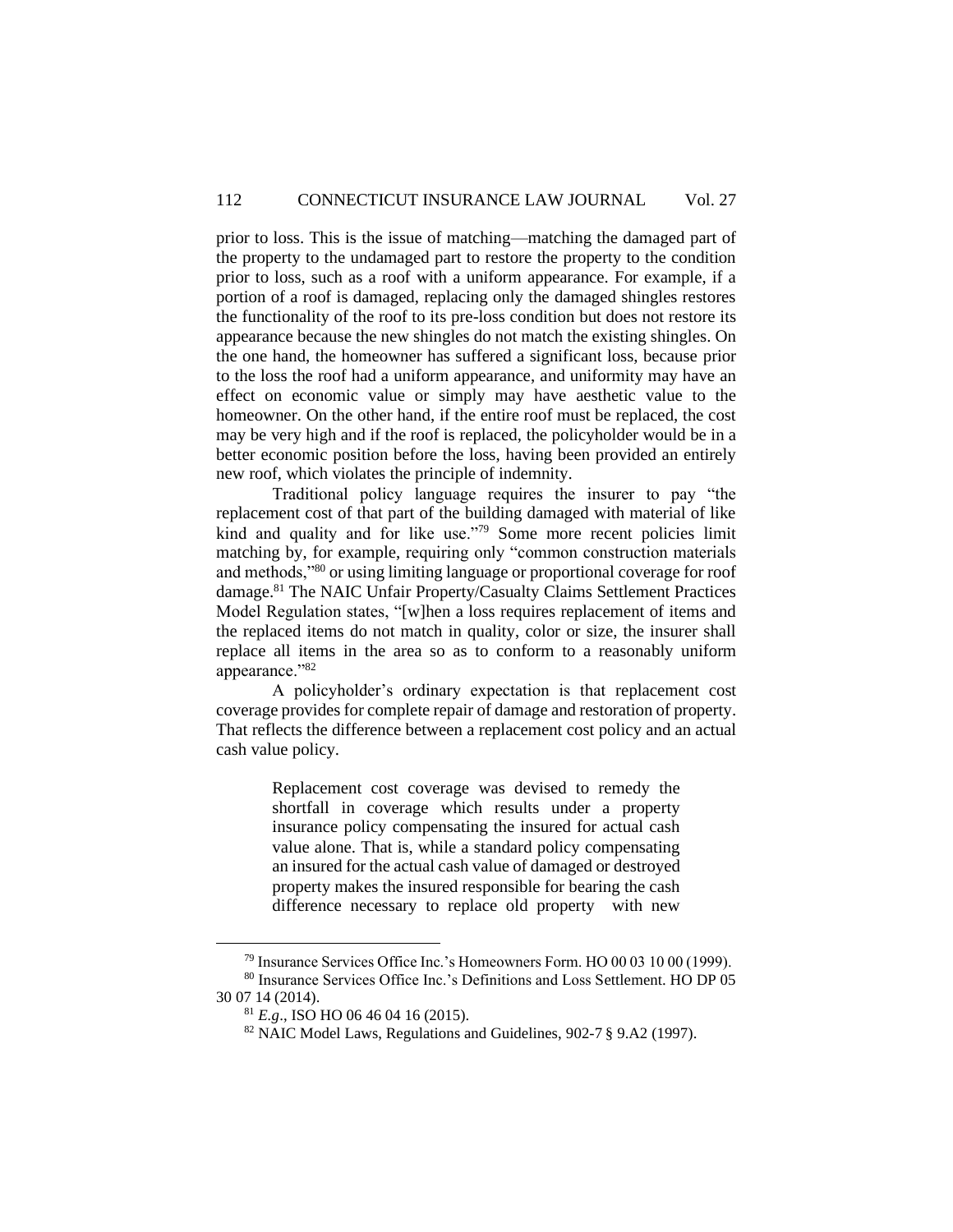### 2020 WHAT IS A PROTECTION GAP? 113 HOMEOWNERS INSURANCE AS A CASE STUDY

property, replacement cost insurance allows recovery for the actual value of property at the time of loss, without deduction for deterioration, obsolescence, and similar depreciation of the property's value.<sup>83</sup>

This expectation applies where the loss is substantial in economic terms or otherwise is of significant value to the policyholder. Residential property is commonly understood to be more than an economic asset, and the insurance relation is constructed on that understanding. Some of the property has the characteristics of and is held partly as an economic asset—the structure of a home. Some of the property is not—furniture, which is purchased for use and, once used, has little or no economic value on the market. Here there is applied a functional conception of indemnity, not an economic conception, where "the purpose of a measure of recovery could be to return the insured to roughly the same style of life as he or she occupied before loss."<sup>84</sup> In this conception, payment of replacement cost does not violate the indemnity principle:

> A homeowner whose twenty-year old garage is destroyed by fire needs a new garage. If recovers only the market value of the garage, he has the same net worth before and after loss, be he is worse off nevertheless—because he either has no garage, or must take money out of his pocket in order to build a new one.<sup>85</sup>

However, the expectation of complete repair may be qualified in two ways. The policyholder's reasonable expectation may differ depending on the size of the loss; the large-loss principle states that full coverage is important for large financial losses, but less so for smaller losses, so matching is important for large losses but less so for small losses. A fundamental expectation also is that insurance provides indemnity against economic losses. "Replacement cost coverage, therefore, in contravention of the general rule that an insured cannot profit through insurance, results in the insured being better off than he or she was prior to the loss, since the insured

<sup>83</sup> 12A COUCH ON INS. § 176:56 (3d ed. 2020).

<sup>84</sup> KENNETH S. ABRAHAM & DANIEL SCHWARCZ, INSURANCE LAW AND REGULATION: CASES AND MATERIALS 262 (6th ed. 2015). <sup>85</sup> *Id.*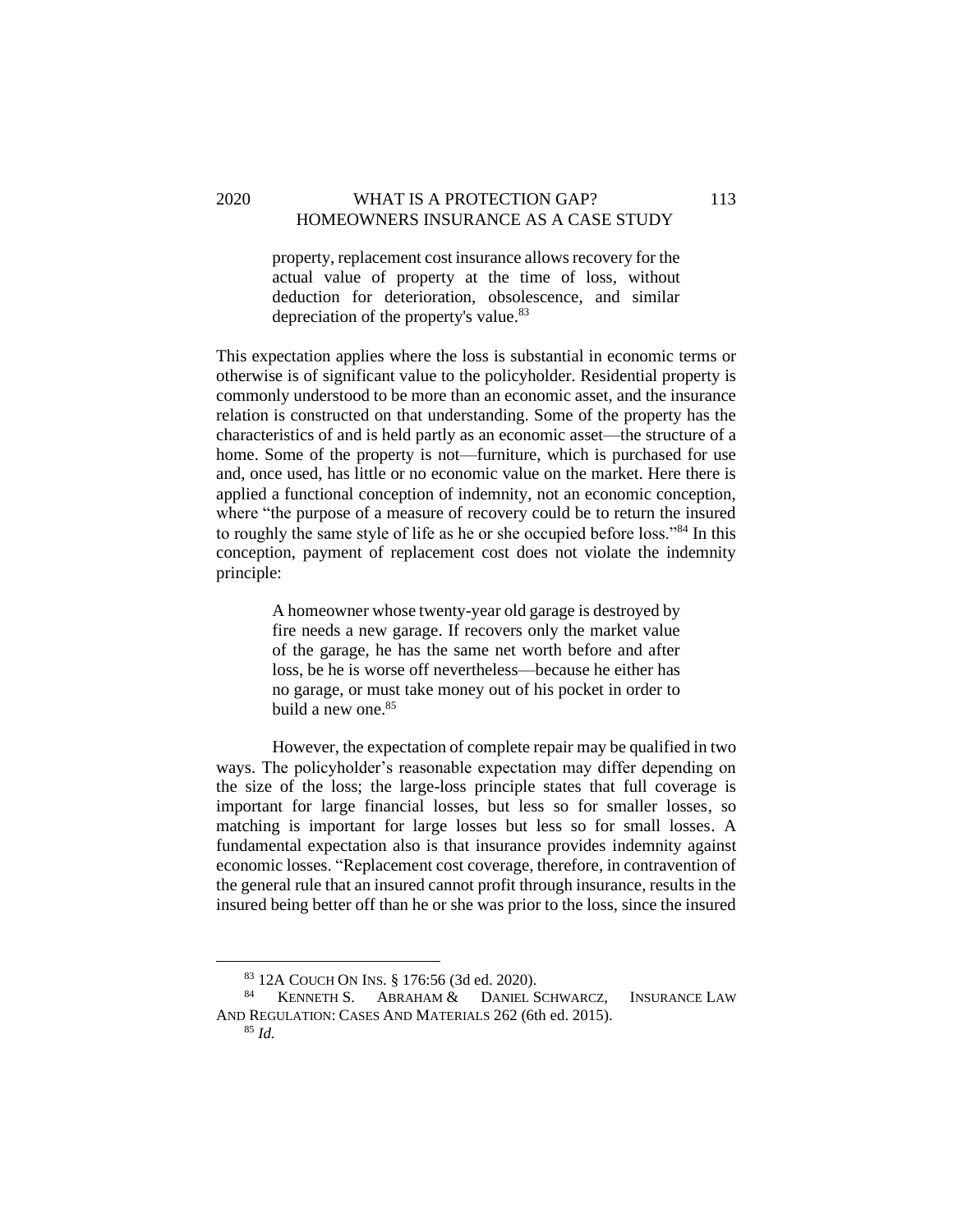ends up with a more valuable property." <sup>86</sup> Where matching does not result in an economic loss, or where matching would put the policyholder in a better position than before the loss occurred, matching may be unjustified. The competing factors suggest that there are three types of cases.

First, the failure to match would have a significant economic effect; for example, where some kitchen cabinets are destroyed, the failure to replace all cabinets in order to match would reduce the value of the house to a prospective buyer by thousands of dollars.

Second, the failure to match would not have a significant negative economic effect but would disappoint ordinary expectations, and matching could put the policyholder in a better position than prior to the loss. The appearance of the mismatched roof would be unsightly but the economic value of an older roof which has damage to some shingles is not materially reduced by adding non-matching shingles; although the value of the house to a potential buyer is decreased by the mismatched shingles, the diminution in value may not be great. If the entire roof is replaced, in turn, the value of the home is substantially increased by the substitution of new for old.

Third, neither the economic value nor the noneconomic value to the homeowner would be affected materially by the failure to match; only a few nonmatching shingles on a roof likely would have this effect.

The balance of expectations in the first and third cases are relatively clear—matching in the first<sup>87</sup> but not the third. The second case is more difficult and requires consideration of the reasonableness of a policyholder's expectation of matching.

The need to match is an insurable risk. It is readily calculable in both individual cases and in the aggregate. Insurers have access to vast amounts of information about repair and reconstruction costs in general. In individual cases, information about the property such as the age of the roof can and usually is factored into the premium. Matching losses are not correlated and do not present moral hazard, adverse selection, or risk segmentation problems. The social effect of the failure to match arguably is not substantial.

The keys to deciding difficult cases are expectation, which is larger in the case of large losses, and the economic feasibility of providing full matching and transaction costs. If providing matching in situations like the second case would substantially raise the premium, to the point at which many policyholders would prefer not to pay it, matching is less justified. This requires calculation of the number of such cases and the additional cost if

 $86$  3 INS. CLAIMS & DISP. § 11:35 (6th ed.) (citations omitted).

<sup>87</sup> *See, e.g.,* Alessi v. Mid-Century Ins. Co., Inc., 464 S.W.3d 529, 530 (Mo. Ct. App. 2015) (citations omitted).